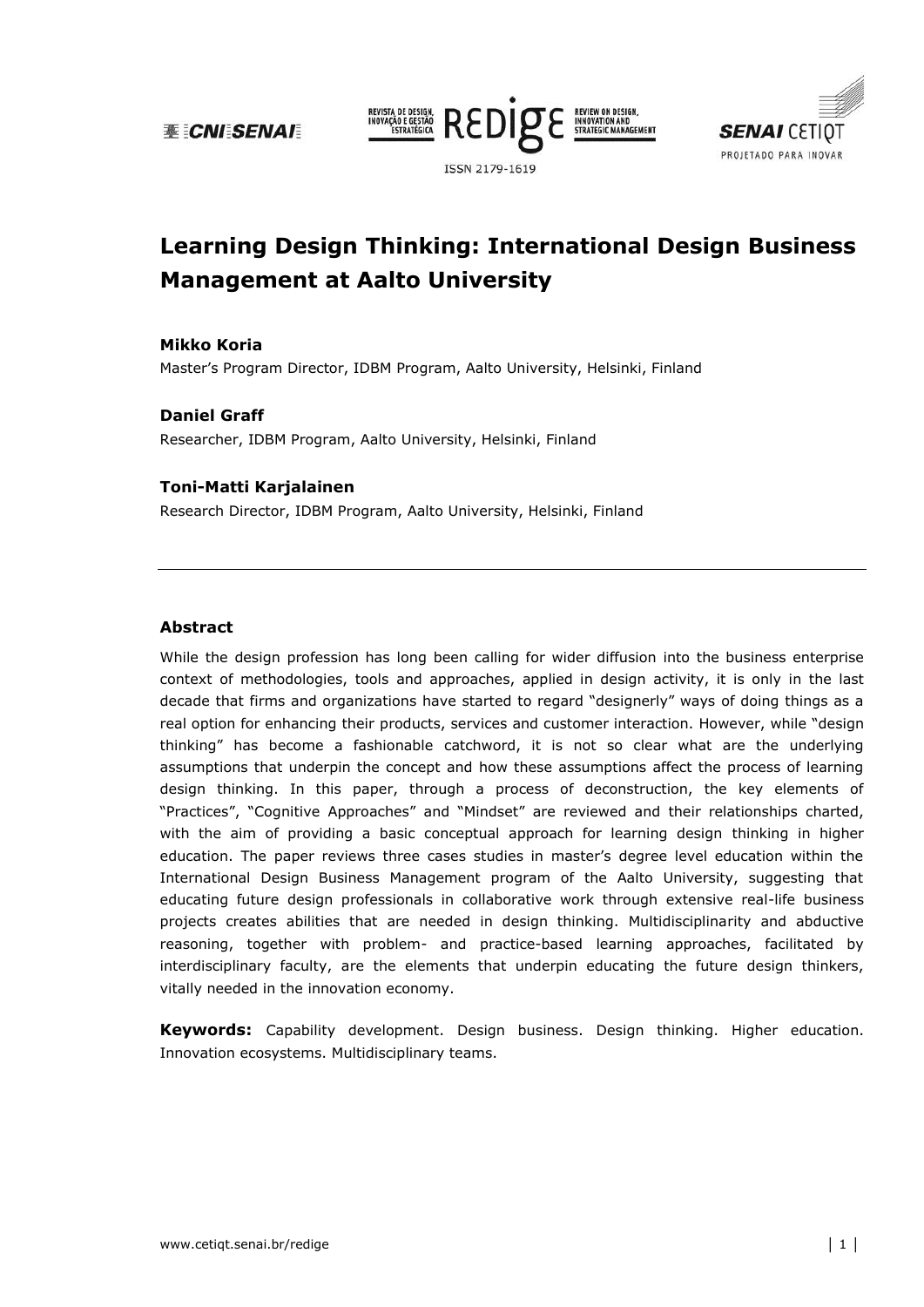# **1 Introduction**

## **1.1 Design creating a difference**

For decades, the design profession has been calling for businesses to adopt design methods, tools and approaches to improve their performance, create novelty and inimitable solutions that can deliver real competitive advantages. Some enterprises have done just that, and created wonderfully resilient innovation ecosystems for themselves with and through design. However, the majority of enterprises have not, and so the potential contribution of design as a corporate function, both in management and as the specific application of design capabilities, still remains mostly unexplored. But design can clearly make major contributions to business enterprise through enhanced functionality, usability, or aesthetics of products, services and customer interfaces, through lower operational costs or an improved service delivery processes, to name a few. As Borja de Mozota (2011) notes, user oriented design and innovation improve both products and processes in terms of attributes and delivery. This user and demand led approach changes traditional "stop/go"-innovation models, requiring collaborative work, making it necessary for business leaders to find people who can teamwork, experiment, apply systemic and holistic thinking, and are able to mix and talk outside of their own academic silos. In other words, businesses need design thinking (DEW, 2007; DREWS, 2009; MARTIN, 2009).

\_\_\_\_\_\_\_\_\_\_\_\_\_\_\_\_\_\_\_\_\_\_\_\_\_\_\_\_\_\_\_\_\_\_\_\_\_\_\_\_\_\_\_\_\_\_\_\_\_\_\_\_\_\_\_\_\_\_\_\_\_\_\_\_\_\_\_\_\_\_\_\_\_\_\_\_\_

Over the last decade, design thinking has been introduced as a way of creating solutions that go beyond conventional analytical methods. Building on the ideas of creativity, innovation and systemic thinking, this holistic and iterative approach can be seen useful in multiple business contexts. While the latest wave of design thinking writing has emerged mostly in the area of management, the roots go back three decades, to the thinking on reflective practice and creativity (SCHÖN, 1983; LAWSON, 1980), and in some cases the latest writing on the matter has been critiqued as being nothing more than a recurrence of old ideas. The definition of design thinking remains still ambiguous, resulting in multiple parallel approaches that partly overlap while being partly distinct.

The recent extensive interest in design thinking takes design into new areas of involvement with businesses in terms of collaborative contexts of innovation, services, organizational design and strategic applications, to name a few. Thus design is achieving a wider than ever impact, which translates into enhanced possibilities to create sustainable, user-friendly solutions for the everyday; in other words, new opportunities to contribute positively to human well-being. It is also transforming the design industry from a specialized collectivity of individuals into a wider multidisciplinary community of creative practice.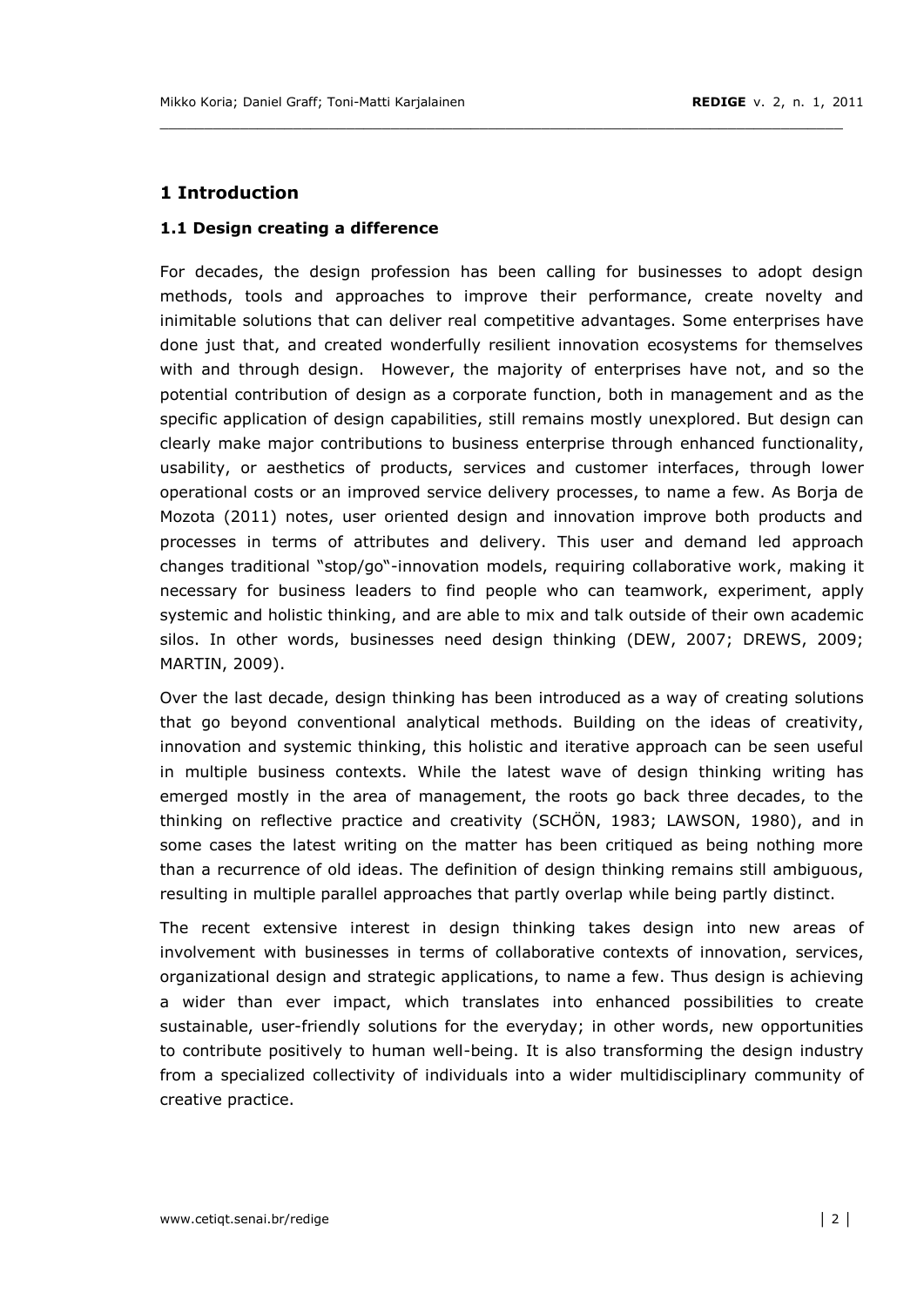## **1.2 The human factor**

But there are also other implications of this expansion. Where do the individuals that are expected to operate in these creative communities of practice come from and how does one educate them? This is an essential question in terms of industrial transformation, as the conventional wisdom indicates that training a designer to become a full professional takes ten years: an initial five years of study and another five years of hard practical hands-on work in studio-like settings, where mentors with extensive practice teach their apprentices the real work applications of the skills gained in the first five years. The key issue is that in today's fast changing world ten years is too long time to wait for the maturity of future professionals. Whole industries emerge and fade at such a pace that a decade long time lag is not an option. Would it be possible to fast track this formative process? And how could that be achieved?

\_\_\_\_\_\_\_\_\_\_\_\_\_\_\_\_\_\_\_\_\_\_\_\_\_\_\_\_\_\_\_\_\_\_\_\_\_\_\_\_\_\_\_\_\_\_\_\_\_\_\_\_\_\_\_\_\_\_\_\_\_\_\_\_\_\_\_\_\_\_\_\_\_\_\_\_\_

In this paper we examine the concept of design thinking from a learning perspective: what are the constitutive elements that one has to address in learning design thinking? And how does one set up a learning experience that is effective and enables a shorter formative timeframe? In the first section of this paper, the constitutive elements of design thinking are introduced following the recent work of Hassi and Laakso (2011), after which a detailed analysis examines key learning challenges and opportunities. The paper proceeds to develop a model of design thinking education that is based on the practical experiences of running the International Design Business Management (IDBM) program of the Aalto University, in Helsinki, Finland, since 1995. The program has had the aim to educate future professionals in the operational complexities of high value added innovation settings, through combining design, technology and business skills. The paper furthermore suggests potential research avenues intended to deepen the knowledge of the pedagogical aspects of learning design thinking.

## **2!Dissecting!design!thinking**

## **2.1 Three dimensions of design thinking**

This paper adopts the framework of Hassi and Laakso (2011)<sup>1</sup> to describe design thinking under three main constitutive components: "Practices", "Cognitive approaches", and "Mindset" (see Figure 1).

The presented framework of Hassi and Laakso (2011) is based on an extensive literature review and interviews with key industry experts; it is furthermore based on an approach that avoids defining design thinking in a reductionist fashion, however distilling the essential elements from key sources into one unified framework. For the purposes of this

<sup>&</sup>lt;sup>1</sup> The research that led to the paper has been extensively funded by the IDBM programme, being a part of the research agenda related to the valuation of design.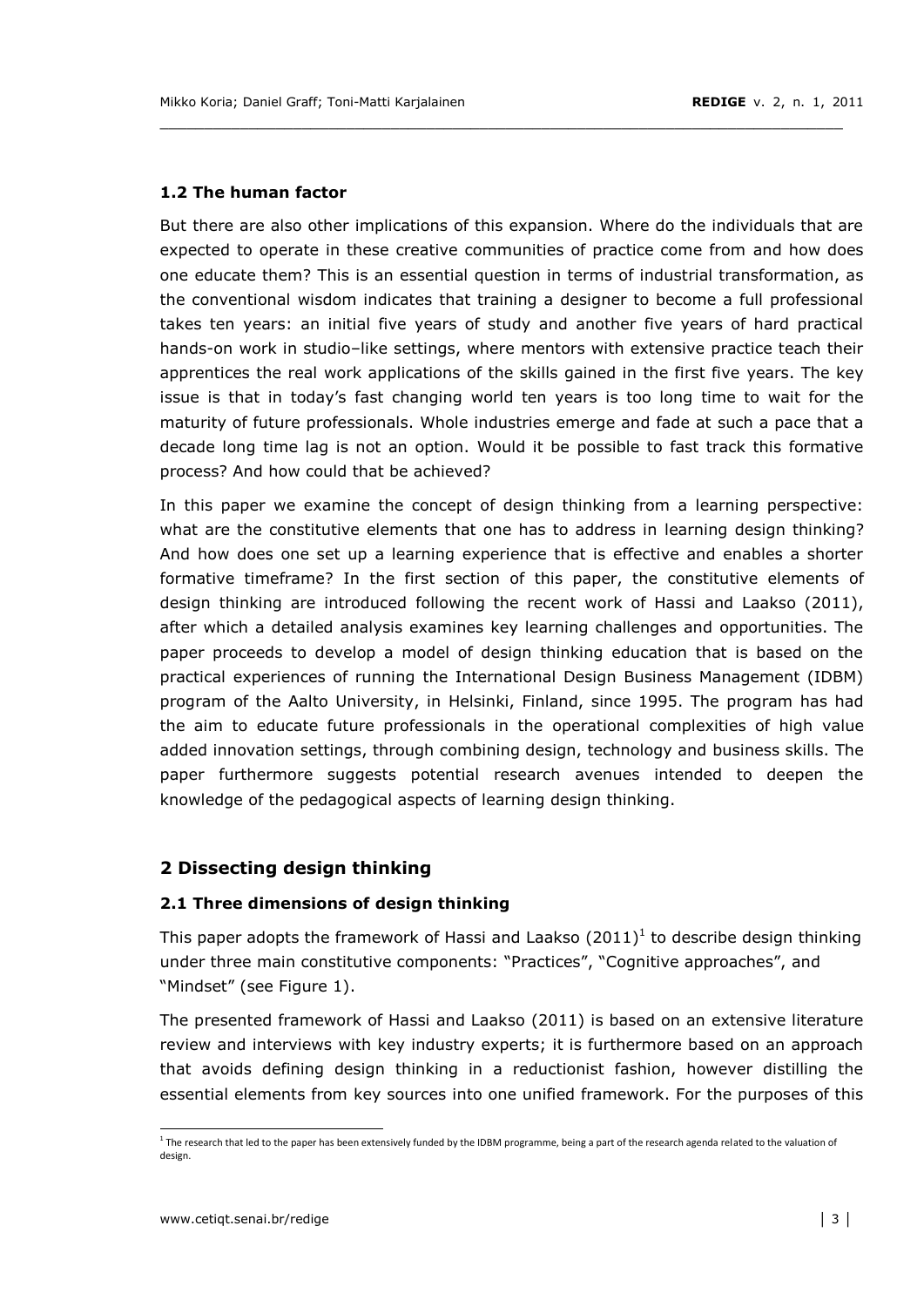paper, this methodology is maintained here; i.e. we do not present a definition of what is learning design thinking, but we examine the elements that this learning should involve and the needed approaches, tools and techniques in each case.

| <b>PRACTICES</b>                                                                                                                                                                                                                                                                                                                                                                                                                                                                                                                                                                                                                                                                                                                                                                                                                                                                                                                         | COGNITIVE APPROACHES                                                                                                                                                                                                                                                                                                                                                                                                                                                                                                                                                                                                                                                                                                                                                                                | <b>MINDSET</b>                                                                                                                                                                                                                                                                                                                                                                                                                                                                                                                                                                                                                                                                                                                               |
|------------------------------------------------------------------------------------------------------------------------------------------------------------------------------------------------------------------------------------------------------------------------------------------------------------------------------------------------------------------------------------------------------------------------------------------------------------------------------------------------------------------------------------------------------------------------------------------------------------------------------------------------------------------------------------------------------------------------------------------------------------------------------------------------------------------------------------------------------------------------------------------------------------------------------------------|-----------------------------------------------------------------------------------------------------------------------------------------------------------------------------------------------------------------------------------------------------------------------------------------------------------------------------------------------------------------------------------------------------------------------------------------------------------------------------------------------------------------------------------------------------------------------------------------------------------------------------------------------------------------------------------------------------------------------------------------------------------------------------------------------------|----------------------------------------------------------------------------------------------------------------------------------------------------------------------------------------------------------------------------------------------------------------------------------------------------------------------------------------------------------------------------------------------------------------------------------------------------------------------------------------------------------------------------------------------------------------------------------------------------------------------------------------------------------------------------------------------------------------------------------------------|
| <b>• HUMAN-CENTERED APPROACH</b><br>E.g. People-based, user-centered,<br>empathizing, ethnography, observation<br>(e.g. Brown 2008; Holloway 2009; Ward<br>et al. 2009)<br><b>. THINKING BY DOING</b><br>E.g. Early and fast prototyping, fast<br>learning, rapid iterative development<br>cycles (e.g. Boland & Collopy 2004;<br>Lockwood 2010; Rylander 2009)<br>· VISUALIZING<br>E.g. Visual approach, visualizing<br>intangibles, visual thinking (e.g. Carr et<br>al. 2010; Drews 2009; Ward et al. 2009)<br><b>• COMBINATION OF DIVERGENT AND</b><br><b>CONVERGENT APPROACHES</b><br>E.g. Ideation, pattern finding, creating<br>multiple alternatives, (e.g. Boland &<br>Collopy 2004; Drews 2009; Sato et al.<br>2010)<br><b>. COLLABORATIVE WORK STYLE</b><br>E.g. Multidisciplinary collaboration,<br>involving many stakeholders,<br>interdisciplinary teams (e.g. Dunne &<br>Martin 2006; Gloppen 2009; Sato et al.<br>2010) | <b>. ABDUCTIVE REASONING</b><br>E.g. The logic of "what could be", finding<br>new opportunities, urge to create<br>something new, challenge the norm (e.g.<br>Fraser 2009; Lockwood 2009; Martin<br>2009)<br><b>. REFLECTIVE REFRAMING</b><br>E.g. Rephrasing the problem, going<br>beyond what is obvious to see what lies<br>behind the problem, challenge the given<br>problem (e.g. Boland & Collopy 2004;<br>Drews 2009; Zaccai in Lockwood 2010)<br><b>• HOLISTIC VIEW</b><br>E.g. Systems thinking, 360 degree view<br>on the issue (e.g. Dunne & Martin 2006;<br>Fraser 2009; Sato 2009)<br><b>· INTEGRATIVE THINKING</b><br>E.g. Harmonious balance, creative<br>resolution of tension, finding balance<br>between validity and reliability (e.g.<br>Brown 2008; Fraser 2009; Martin 2010) | <b>. EXPERIMENTAL &amp; EXPLORATIVE</b><br>E.g. The license to explore possibilities,<br>risking failure, failing fast (e.g. Brown<br>2008; Fraser 2007; Holloway 2009)<br><b>* AMBIGUITY TOLERANT</b><br>E.g. Allowing for ambiguity, tolerance for<br>ambiguity, comfortable with ambiguity,<br>liquid and open process (e.g. Boland &<br>Collopy 2004; Cooper et al. 2009; Dew<br>2007)<br><b>• OPTIMISTIC</b><br>E.g. Viewing constraints as positive,<br>optimism attitude, enjoying problem<br>solving (e.g. Brown 2008; Fraser 2007;<br>Gloppen 2009)<br><b>. FUTURE ORIENTED</b><br>E.g. Orientation towards the future, vision<br>vs. status quo, intuition as a driving force<br>(e.g. Drews 2009; Junginger 2007; Martin<br>2009) |

Figure 1 - The three-dimensional framework of design thinking (HASSI; LAAKSO, 2011, p. 59)

#### 2.2 Towards relevant practices

Out of the identified "Practices" elements of i) human-centered approach, ii) thinking by doing, iii) visualizing, iv) combination of divergent and convergent approaches, and v) collaborative work style, it is the last one that emerges as the key challenge, as it underpins the other elements in many ways. In terms of learning design thinking, the elements in the "Practices" category are related to instrumental competences by which students learn the ways of multidisciplinary collaboration and develop their cognitive approaches, which underpin the systemic capabilities that are manifest in the "Mindset" category.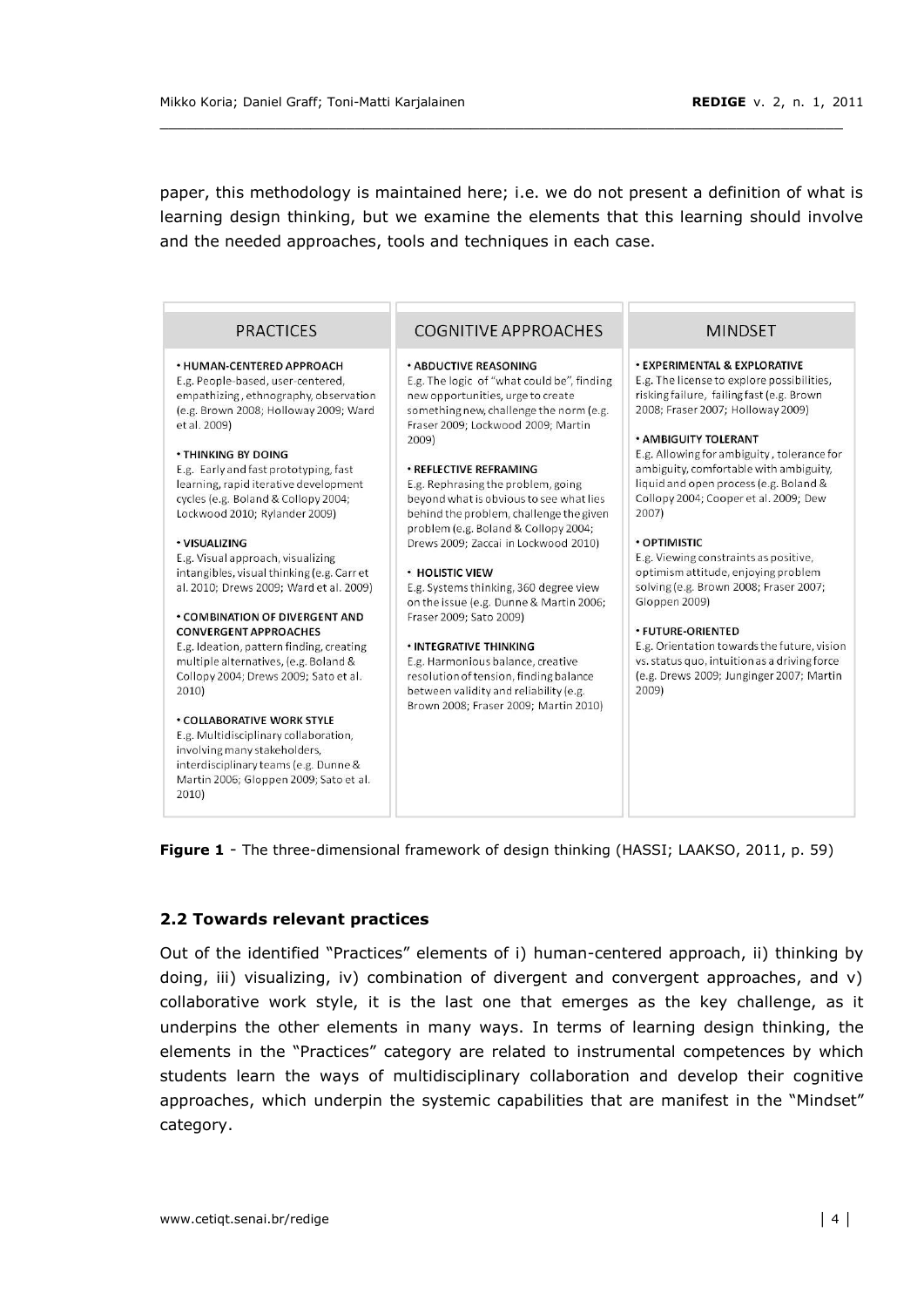The days of the lone innovator have ended and most of the high value added, knowledge intensive work is based on collaboration, both across functions and cultures. Unless future professionals are able to contribute to collaborative work styles even in situations of extremely high ambiguity, their value to their organisations will be significantly reduced. While the key authors (BROWN, 2008; CLARK; SMITH, 2008, DUNNE; MARTIN, 2006; HOLLOWAY, 2009; LOCKWOOD, 2010; SATO et al. 2010) agree that multi- and interdisciplinary teams are at the very core of innovation and can find solutions to "wicked problems" (BUCHANAN, 1992; GLOPPEN, 2009), in practice it is highly challenging to create learning programs where real advances in multidisciplinary and multicultural teamwork are reached. Successful collaborative teamwork paves the way for the related integrative mindset (DUNNE; MARTIN, 2006).

Multidisciplinary teamwork and collaboration also enables divergent and convergent approaches, when zooming in and out of the issues at hand. Multiple alternatives are most often needed in order to widen the scope of analysis (DREWS, 2009), and to inform selection and synthesis in the search of a balanced optimum (BOLAND; COLLOPY, 2004); this almost invariably includes examining conflicting and ambiguous, non-commeasurable patterns and relationships (BROWN, 2009; CARR et al. 2010, SATO et al. 2010). It should be noted that searching for an optimum balance in solutions entails technical and non-technical considerations, social arrangements, acceptability and the potential for diffusion; in other words, examining innovation from a wide perspective.

While collaboration underpins all practice, Hassi and Laakso (2011) identify a key approach that is essential in design thinking: "practice-based learning", or "learning by doing". In order to arrive at balanced optimum solutions, teams must observe the human circumstance from multiple angles (BROWN, 2008; PORCINI, 2009; WARD et al. 2009), making sense through user centric involvement with embodied empathy and understanding (BROWN, 2008; CLARK; SMITH, 2008; HOLLOWAY, 2009; JUNGINGER, 2007). This may involve also collaborative design (BOLAND; COLLOPY, 2004; BROWN, 2008), user-driven innovation (VON HIPPEL, 1988) and more detached observational and ethnographic methods (BECKMAN; BARRY, 2007; BROWN, 2008; CARR et al. 2010; DUNNE; MARTIN, 2006); all are needed to construct a deep and empathetic understanding. But the key issue in these processes is to take the learning from these observations and understanding and to create new knowledge through experimentation, reflection (RYLANDER, 2009) and rapid systematic iteration (CARR et al. 2010; HOLLOWAY, 2009; LOCKWOOD, 2010; SATO et al. 2010). Prototyping and simulations make concepts concrete (SATO et al. 2010), idea formulation (LOCKWOOD, 2009) and continuous experimentation through prototypes provides a tool that can be used to explore ideas and stimulate thinking (DREWS, 2009; FRASER, 2007; FRASER, 2009; HOLLOWAY, 2009). It is argued that multidisciplinary teams add to the variety, depth and quality of the exploration (DAHLIN et al. 2005, BANTEL; JACKSON, 1989; BANTEL,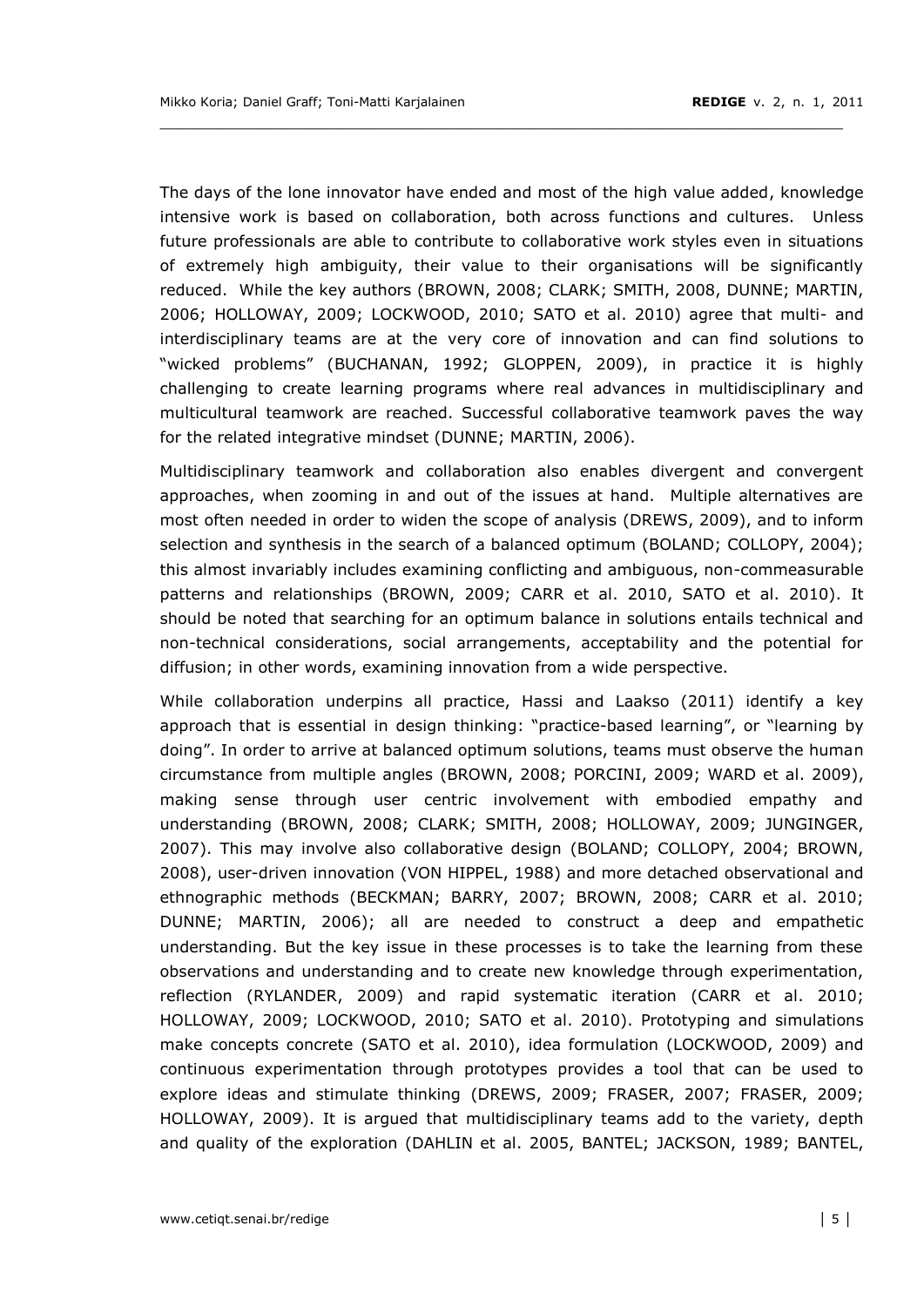1993; MANNIX; NEALE, 2005). In these explorations, teams do well to visualize their process, outputs, and outcomes, especially if and when intangible products and services are involved (CARR et al. 2010; DREWS, 2009; SATO et al. 2010), adding to verbal and written information.

\_\_\_\_\_\_\_\_\_\_\_\_\_\_\_\_\_\_\_\_\_\_\_\_\_\_\_\_\_\_\_\_\_\_\_\_\_\_\_\_\_\_\_\_\_\_\_\_\_\_\_\_\_\_\_\_\_\_\_\_\_\_\_\_\_\_\_\_\_\_\_\_\_\_\_\_\_

#### **2.3 New cognitive approaches**

Learning from practice, iteration, experimentation, prototyping, visualizing and other experimental methods leads inevitably to the rejection of both inductive and deductive reasoning as the epistemological and ontological foundation of design thinking. If the idea is to create new knowledge through a reasoning process that involves "what could be", then abductive logic is needed (FRASER, 2009; LOCKWOOD, 2009), where one does not prove that something works through observation only. Abduction accommodates the iterative explorations of designers (DEW, 2007). Still yet, as part of the process, reflective practice is needed. Hassi and Laakso (2011) refer to "reflective reframing" to illustrate the ability to see new ways of looking at the problem. This is intimately linked to the ability of scaling the issues in multiple directions, supported by collaborative work practices (BOLAND; COLLOPY, 2004; DEW, 2007; DREWS, 2009). The processes of actually identifying, framing, and reframing the problem constantly during the work process at hand is as important as arriving at a balanced optimum solution (BECKMAN; BARRY, 2007). Very often the complex issues at hand require a holistic and systemic perspective (HOLLOWAY, 2009), connecting internal with the external, seeing the issues at hand through not only structures, but also through socioeconomic patterns, relationships and dependencies (SATO, 2009). In this context, integrative thinking is needed to identify the salient aspects and to carry two or more potentially conflicting ideas forwards, generating solutions that have a "both-and" nature instead of "either-or" (BROWN, 2008; FRASER, 2009; DUNNE; MARTIN, 2006). As Hassi and Laakso (2011) note, this is needed to balance technical-business and human dimensions (BROWN, 2008; CLARK; SMITH, 2008; HOLLOWAY, 2009), with other pairs such as human-versus company centricities, reliability with validity (MARTIN, 2009; SATO, 2009), exploitation with exploration (MARTIN, 2009), and analytical thinking with intuition (MARTIN, 2009, PORCINI, 2009; SATO et al. 2010).

#### **2.4 And finally: a mindset to be achieved**

Borrowing still yet from the approach proposed by Hassi and Laakso (2011), we understand a mindset as the orientation that exists both in individuals and in the corporate cultures at hand. This is indicative of how the problems are approached. Design is about creating futures, thus implicitly looking for new opportunities, new ways of doing things (MARTIN, 2009; PORCINI, 2009). As design is also linked to creating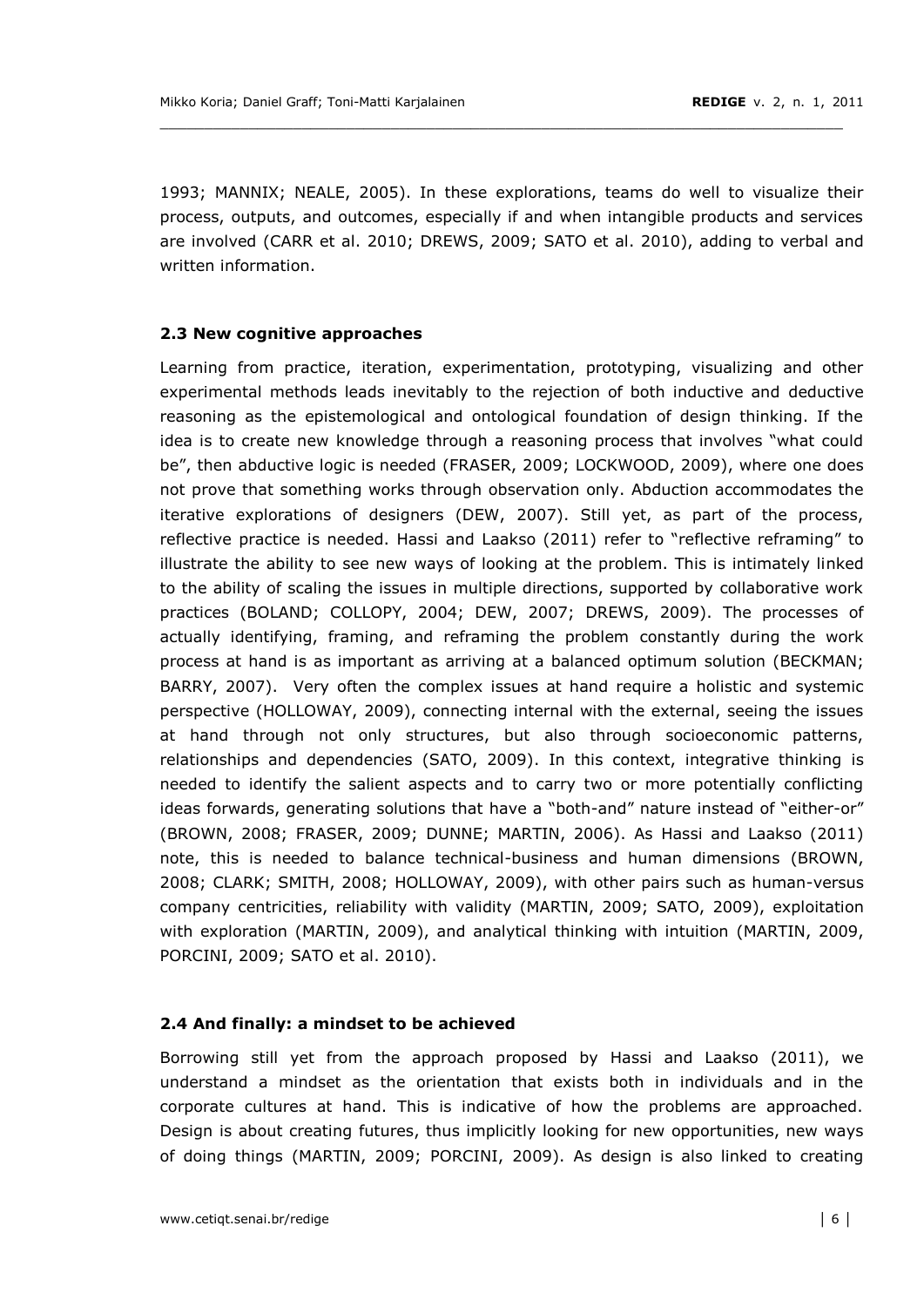balanced optimums (i.e. improved states), the idea implicitly contains a view that this can be achieved, and thus designer tend to be optimistic about their abilities to achieve enhanced solutions and alternatives (BROWN, 2008; FRASER, 2007). Constraints can be seen as positive challenges (DUNNE; MARTIN, 2006).

\_\_\_\_\_\_\_\_\_\_\_\_\_\_\_\_\_\_\_\_\_\_\_\_\_\_\_\_\_\_\_\_\_\_\_\_\_\_\_\_\_\_\_\_\_\_\_\_\_\_\_\_\_\_\_\_\_\_\_\_\_\_\_\_\_\_\_\_\_\_\_\_\_\_\_\_\_

But the key issue in the mindset of design thinking is related to experimentations and exploration (BROWN, 2008). Design thinking involves the idea of taking risks to explore and expand the limits of both technology and social arrangements in organizations (HOLLOWAY, 2009). This is an iterative process, with embedded mistakes that form a part of the process. Questioning in new ways and directions enable alternatives that could not be foreseen. The key objective becomes to experiment through quick failures that direct and instruct (BROWN, 2009; LOCKWOOD, 2010). In order to do this, individuals must have a very high tolerance to ambiguity and with work through emerging solutions instead of deterministic ones (RYLANDER, 2009). Developing collaborative working methods that can absorb and deal with high levels of ambiguity is a major challenge, as typically the current school and first cycle higher educations do not prepare students for this.

## **3 Learning design thinking**

#### **3.1!Emerging!view!on!learning challenges**

What emerges from the previous sections? What are the key issues that need to be carefully thought about when learning design thinking? It is here argued that collaborative work is both the key vehicle for innovation to happen and at the same time the key challenge in terms of learning needs. The fact that multidisciplinary teams forward the limits in their areas implies that the teams (and evidently individuals in teams) have to be highly resilient to ambiguity. Also, as the teams push the limits, they are forced into an abductive logic mode, as induction/deduction no longer works. They are also forced into exploration, as they are creating new knowledge, which they can only achieve through learning by doing and through experimentation. As strategies to deal with the unknown are known to require both learning and experimentation, the teams need to have open minds, widely verify the possibilities and options available, and think systemically, in a holistic and integrated manner.

In sum, it is argued that the required culture of collaboration in work is the key driver in learning design thinking. This means in practice multidisciplinary teamwork, which is often linked to multicultural aspects. But the argument continues: significant learning can only be achieved if the challenges for the collaboration in the teamwork are very real and tangible; a sense of urgency and real term relevant context are also needed. Overall, team assignments tend to have unsatisfactory results in higher education if they are not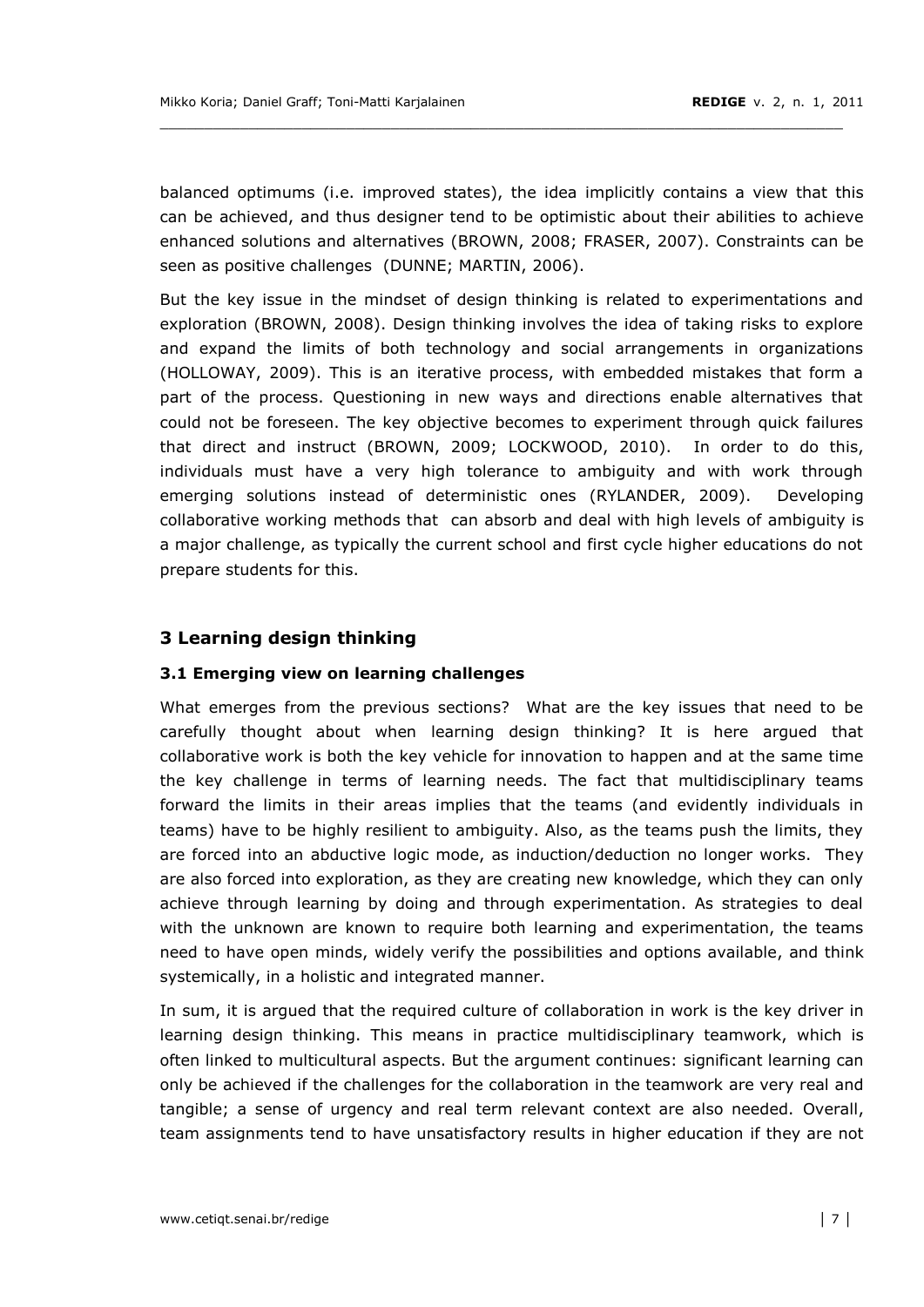grounded in a real life case; in other words, really learning by doing, and not pretending to be learning by doing.

On another level, we can also ask whether universities are able to rise to the challenge of enabling multidisciplinary learning? The evidence is not very encouraging. As an example, siloed business studies programs have become often alien to the business community (e.g MINTZBERG, 2004; NAVARRO, 2008; SCHOEMAKER, 2008) and even basic systemic skill development is lacking (BOOTH et al. 2000). Promotion in academia is based on research and not practical applications of working in real life contexts. Faculty and graduates find it difficult to cross functional divides, link systems, technologies, and innovate with new packages of offering, in other words, innovate.

#### 3.2 Multidisciplinary teamwork

As it has been noted, obtaining benefits from design and design thinking requires ways of working that bring together experts with different professional backgrounds (DAHLIN et al. 2005). Research has demonstrated that multidisciplinary teams are able to achieve a higher level of innovation (BANTEL; JACKSON, 1989), while also being able to develop superior strategies (BANTEL, 1993). They appear to be better in introducing organizational changes (WILLIAMS et al. 1995), and diversity in teams increases the prospect of knowledge sharing and also the very breadth of knowledge itself (MANNIX; NEALE, 2005). Teams that are multidisciplinary are thus assumed to be able to achieve superior quality and creative performance (MANNIX; NEALE, 2005). Bunderson and Sutcliffe (2002) argue that multi-knowledge individuals (i.e. persons with a diverse professional background in two or more fields) can significantly enhance multidisciplinary team performance. Douglas and Strutton (2009) suggest that superior performance requires functional competences, reciprocal understanding, and cross-functional communication. Clearly, evidence is building up that teams with diverse backgrounds are instrumental not only in terms of design thinking, but also in terms of innovation performance. With all this understood, it is still not clear how multidisciplinarity can be learned; to approach this challenge, we turn to learning in practice in the next section.

#### 3.3 Developing practical abilities

As Allen and Young (1997), demonstrate, active experience enables superior learning. On another line of enquiry, Webber (2005) argued for the importance of real life industry experience in teaching relevant and coherent business and organizational skills. In today's world, globalization is a major driver of change and projects done in international contexts enable learning and linking of global approaches to knowledge with local ways of knowing (SANDERSON, 2001).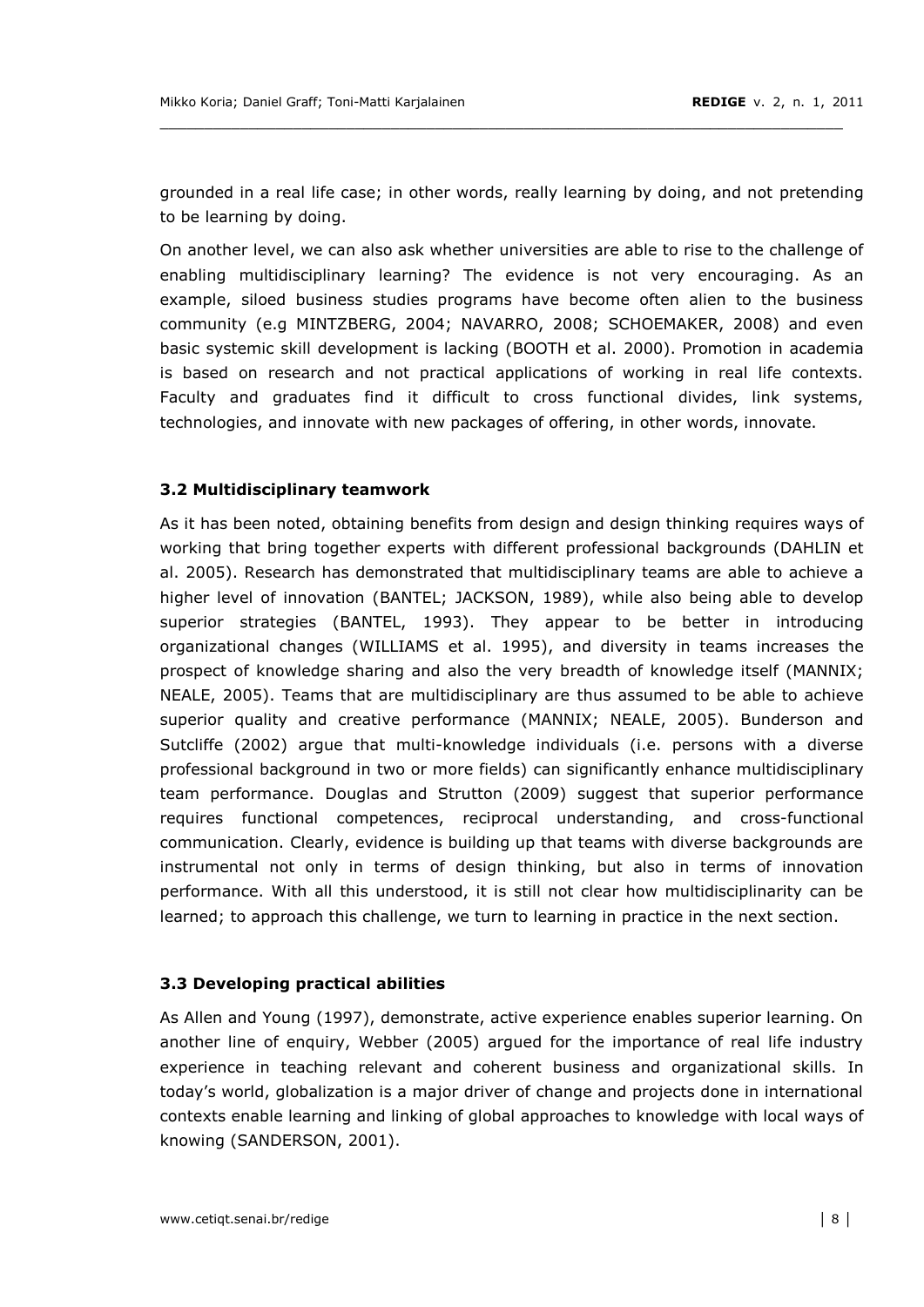When one examines the learning of practical abilities, the processes should be both constructive and collaborative. Learners are motivated to solve the problems presented in real life contexts (TIEN et al. 2005). As one of the major approaches, "problem-based learning" (PBL) has emerged in the last 20 years as a method to achieve effective, high quality, self-directed and autonomous learning. PBL develops not only critical and reflective thinking skills, but also with integration of disciplines it addresses multidisciplinary issues. Tien et al. (2005) have indentified the four phases in the PBL process: selecting a problem, designing actions, determining learning objectives and linking contents.

In teaching multidisciplinary collaborative working, the instructor must adopt a role as a facilitator of the process, giving up control and preplanned scripts. There exists a constant challenge to find the balance between highly structured and goal driven teaching delivery, and the flexibility that emerges through improvisation, when participants practice negotiation and the collective process of constructing their own knowledge (SAWYER, 2004). In this process, authentic problems help later on to use the gained knowledge (EDELSON; REISER, 2006).

In developing a challenging learning situation in a multidisciplinary setting, the problem should be complex enough, so that cooperation from all members of the team will be necessary in the effort for an optimized solution. In many cases, project management tools, approaches and principles are useful in learning: they help create structure for both the goal-setting and the processes utilized to achieve the aims. Structure reduces the ambiguity that is inherent in processes that involve abduction, sense-making, creativity, and the use of design thinking tools and methods overall.

On another level, PBL enables the learner to benefit from learning communities and the learner from social interaction, giving him/her a central role in the process as a key contributor in a multidisciplinary group. Together with the respect of the other members of the team/community, this role helps the student to learn and to build up his identity as an expert (LAVE; WENGER, 1991). In the best cases, learners are not taught the knowledge as such; and they are not consumers of the existing knowledge. Rather, they become the co-creators of and producers of new knowledge, which is the fundamental skill requirement in the knowledge economy (SAWYER, 2006). In this way the pedagogical approaches of PBL underpin the thinking of how to learn design thinking and thus innovation. Learners are not seen as clients but as key participants of the learning community (SCARDAMALIA; BEREITER, 1999).

In terms of pedagogy, it is a significant challenge to build up a common language across disciplinary boundaries. There also exists a major challenge to build up the trust in the relevance and depth of the team mates' previous knowledge and experience. This trust is required to achieve reciprocal understanding and cross-functional communication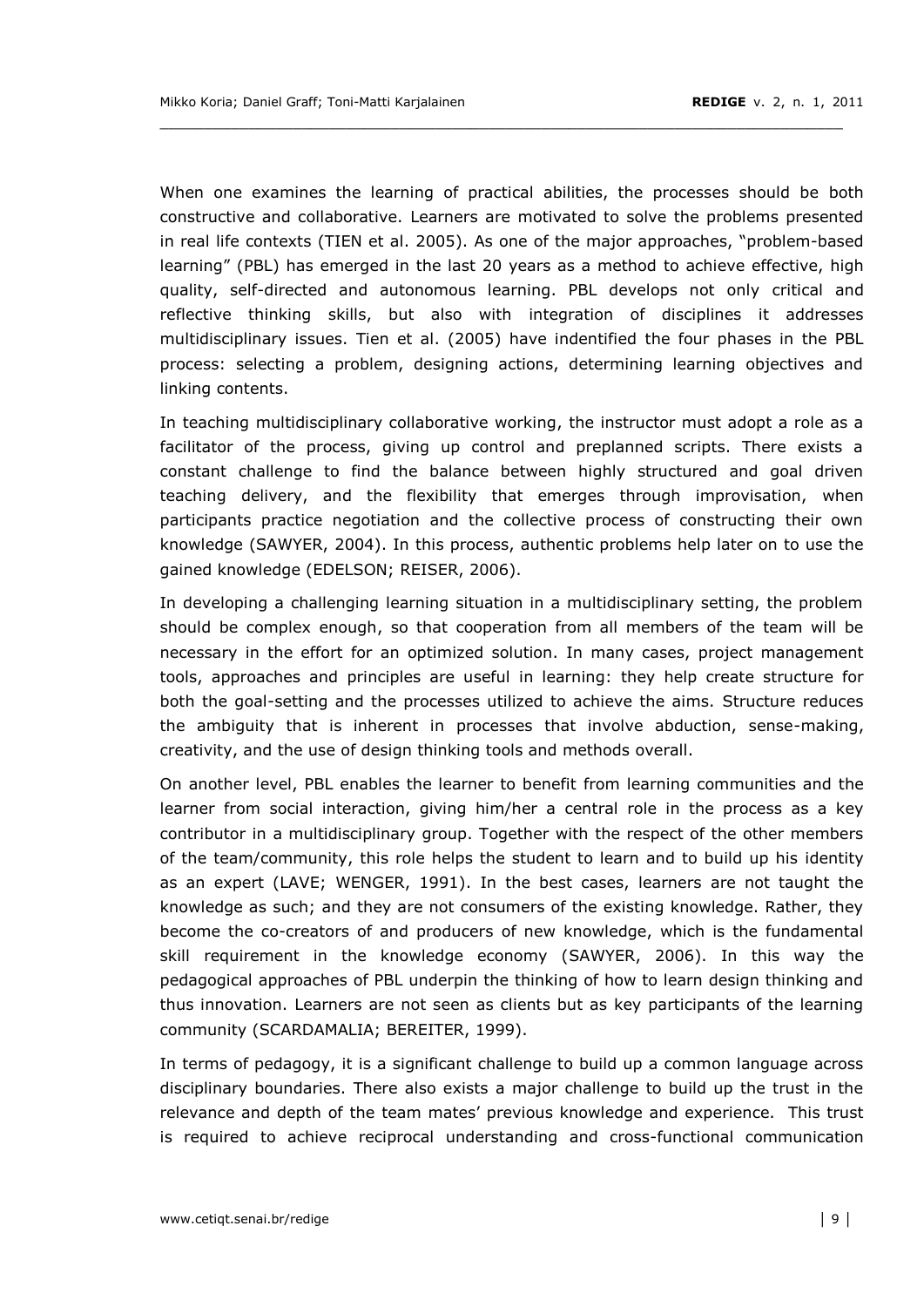(DOUGLAS; STRUTTON, 2009) in multidisciplinary situations. Collaborative work needs to build partly on the individuals' previous knowledge and experience to create and share objectives for the project. This is especially true when the activities take place on crossdisciplinary boundaries such as the one between art and science, where different ways of thinking and experiencing traditionally exist (ROBINSON, 2001). As an example, science represents objectivity, intellect and hard facts while art deals with intuition, expression, emotions and soft reality. This requires negotiation between the ideas deriving from different disciplines; this is a natural place for design thinking.

## 4 Thinking design before design thinking

#### 4.1 IDBM program in search of excellence in collaborative work

In this section, we will examine the model for teaching and learning collaborative work which we have developed over the last decade and a half within the International Design Business Management (IDBM) program, first as a joint initiative of Helsinki School of Economics, University of Art and Design Helsinki and Helsinki University of Technology, and since 2010 within the context of the new Aalto University. IDBM was launched in 1995 to cater for the master's degree educational needs and collaboration between academia and the design industry; presenting a new approach to join business, technology and design studies that, widely speaking, built on the platform of problem based learning, through practical collaboration with industry. The program was teaching collaborative work methods through real-life projects in design-intensive industrial settings, using design tools and methodologies much before this approach was coined as design thinking.

The IDBM program has an aim to enable world-class multidisciplinary and systemic learning in real life context and to promote research in global business development through design and technology. The program has educated close to seven hundred master's level students from over twenty countries, with over one hundred and fifty completed industry projects. Projects have been undertaken with close to a hundred business and organizational partners, in Finnish and global contexts. Over the years, a wide community of practice has been formed around the program.

IDBM is a two-year masters degree program, which, in addition to interactive and focused subject study courses in business studies, engineering, art and design, incorporates an academic year long industry project. The project facilitates a problem-, practice- and project-based learning setting within the real life business enterprise practice. The program has been highly successful, first and foremost, due to the commitment of the masters level students to the program; the faculty commitment to teaching; a constructivist view on learning and pedagogy; the interdisciplinarity of the faculty itself; the problem/practice/project perspective emphasizing hands-on learning;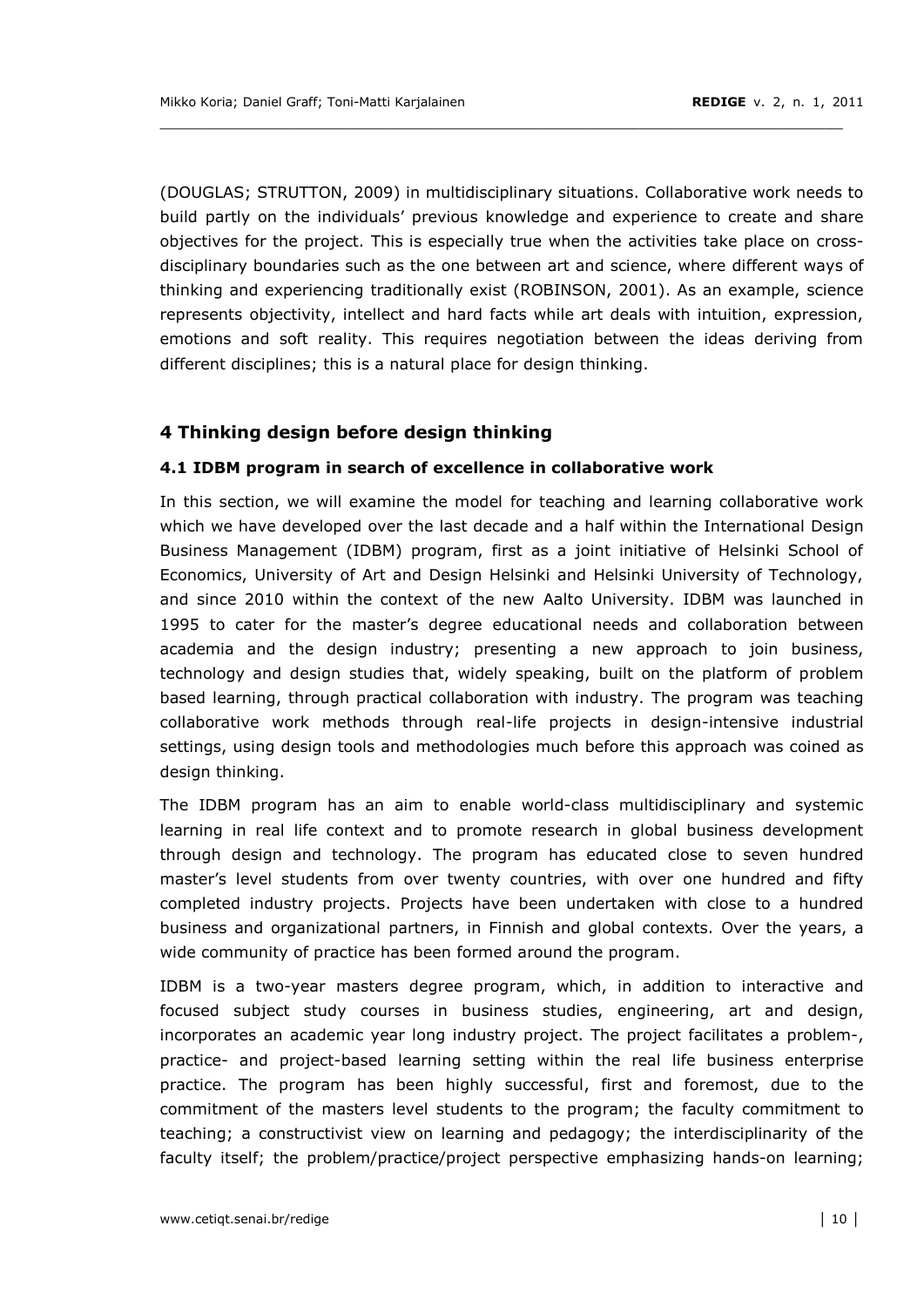the real life contexts; the wide community of alumni; and very agile approaches in setting up of collaborative projects.

\_\_\_\_\_\_\_\_\_\_\_\_\_\_\_\_\_\_\_\_\_\_\_\_\_\_\_\_\_\_\_\_\_\_\_\_\_\_\_\_\_\_\_\_\_\_\_\_\_\_\_\_\_\_\_\_\_\_\_\_\_\_\_\_\_\_\_\_\_\_\_\_\_\_\_\_\_

## **4.2!Industry!projects**

At the very core of IDBM is a real life project sponsored by a company: this can include developing brand and product strategies, scouting out future trends, creating new product concepts, future environments of product, market studies, developing corporate identities, brands, communications and design management, to name a few topics. Participating companies work together with the students for one academic year and pay a modest fee covering the required study trip abroad and out-of-pocket expenses. The multicultural and multifunctional teams are made of 4-5 students, with at least of one designer, one engineer, and one business student. Diversity also exists through gender and nationality.

The teams are supervised and supported by the senior faculty and industry experts in the field of the assignment; the coaches need to have cross-cultural and multidisciplinary experience to be able to efficiently and competently mentor these teams. In addition, the teams are supported by courses running along the industry project providing them with the tools and skills needed. Moreover, peer review is also conducted at times.

The assignments are typically open-ended and sometimes have a wicked nature, implying that multiple possible solutions can be found; thus abduction is needed in the search of balanced optimums.

## **5 Case studies**

To illustrate the learning approach, we introduce three short case studies of IDBM industry projects that have been especially challenging and relevant for learning openended design thinking. They represent extreme learning experiences, where the multidisciplinary team is expected to create clear, unique, and sustainable contributions to business and social innovations during the year. Each of the projects is linked to design methods and practice in multiple ways. Design today needs to be seen in a wide way, involving not only products, but also services, environments and systems, as stipulated by Buchanan already in 1992. In the cases, design inputs range from products to services and to systems; some of them have social aims, while other are more directly related to business practices and design.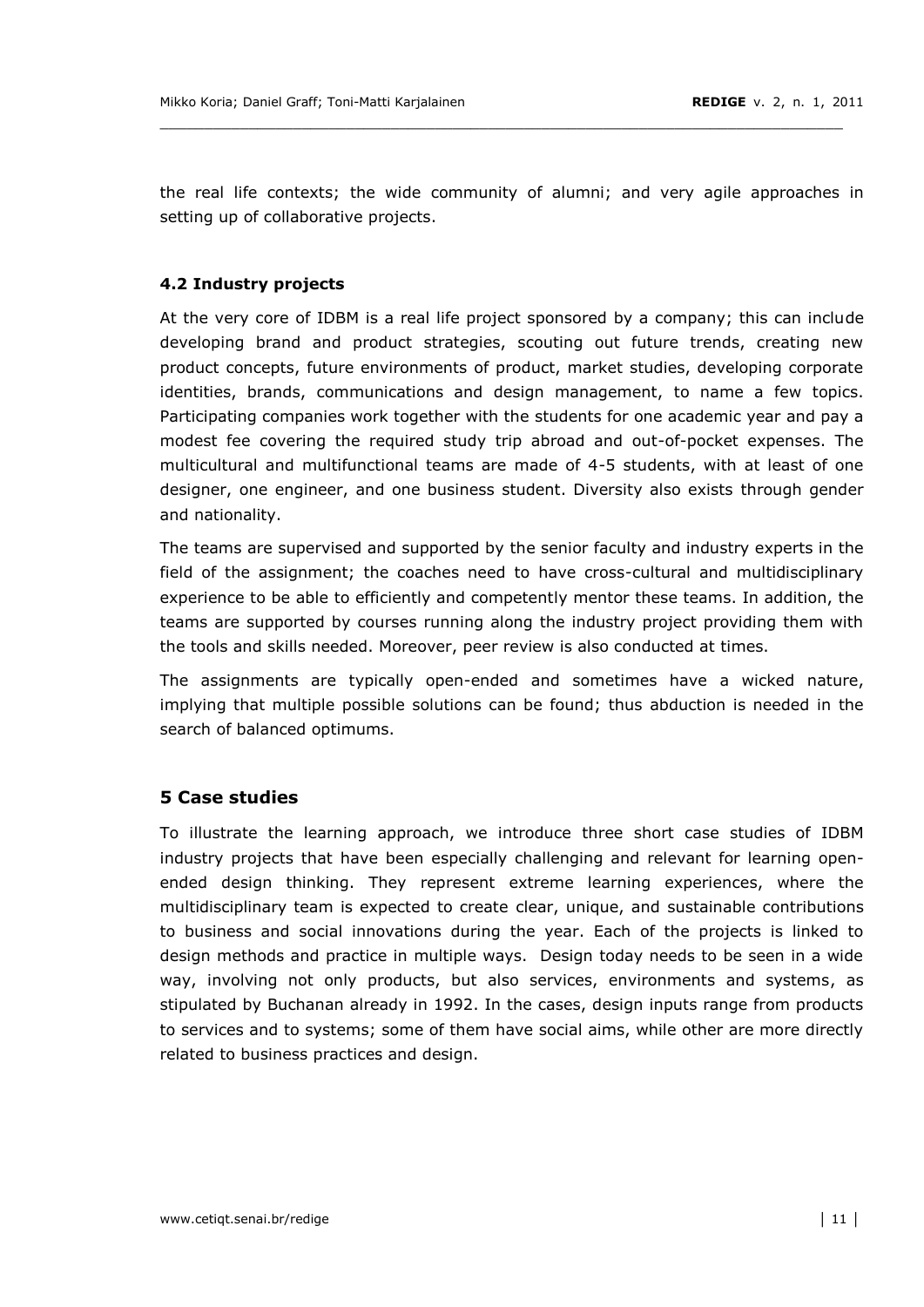#### **5.1 Case 1: Designing knowledge tools for housing services**

In Finland, and especially in the metropolitan area around the city of Helsinki, the real estate services market is very competitive. Operating in the area, Oikotie is Finland's leading real-estate web-based service provider, helping individuals to search for new housing solutions, both in rental and buying homes. In the current markets, there appears scarcity of quality housing, be it in apartments, townhouses or single-house offering, making the search for housing both time-consuming and difficult, and leading to unsatisfactory outcomes that are often related to the difficulty of searching the market efficiently. There was thus an identified need for better and more efficient tools through which information could be searched and shared in real time and at any time. Furthermore, one of the key challenges for efficient real estate transactions is to identify and classify the requirements, needs and wishes of the clients who are searching for new homes.

\_\_\_\_\_\_\_\_\_\_\_\_\_\_\_\_\_\_\_\_\_\_\_\_\_\_\_\_\_\_\_\_\_\_\_\_\_\_\_\_\_\_\_\_\_\_\_\_\_\_\_\_\_\_\_\_\_\_\_\_\_\_\_\_\_\_\_\_\_\_\_\_\_\_\_\_\_

In order to improve their operational capabilities in a difficult and complex marketplace, Oikotie commissioned a project from an IDBM team. The international team was composed of a Mexican business communication student, a Korean design student, a Finnish usability engineering student, and a German student in user-oriented design. The objective of the team was to add value to the existing web service by generating new ideas and concepts that aimed to understand how to identify, classify and satisfy the different desires and needs of the home buyers or renters that actively search the market. The ideas and concepts developed during the project had the goal to satisfy customer needs and user scenarios for the next five to ten years.

In order to achieve the desired outcome, the IDBM team started off by defining the attributes and specific considerations that searches in the real-estate context had, through analyzing the user experience of the service. The value chain of the service was charted and critical decision and information entry points identified. The critical points represented the moments in which the consumer had extensive need for information as well as the entry-points through which consumers could express their needs. As part of the research, the team had to extensively explore the future trends in IT services and web applications. Additionally, a field research trip was done to Dublin to a conference on the theme of future web applications.

In the subsequent phase of the project the findings of the research phase were transformed into new, creative, and useful concepts that enabled the Oikotie users to enjoy and increase the efficiency of their search for a new home. Based on the initial approach adopted by the team, two sets of results were presented to the client company. The findings and recommendations of what was called "phase one" referred to the analysis of the experience a person went through in order to find a new home and how the a semantic shift from search to match was achieved.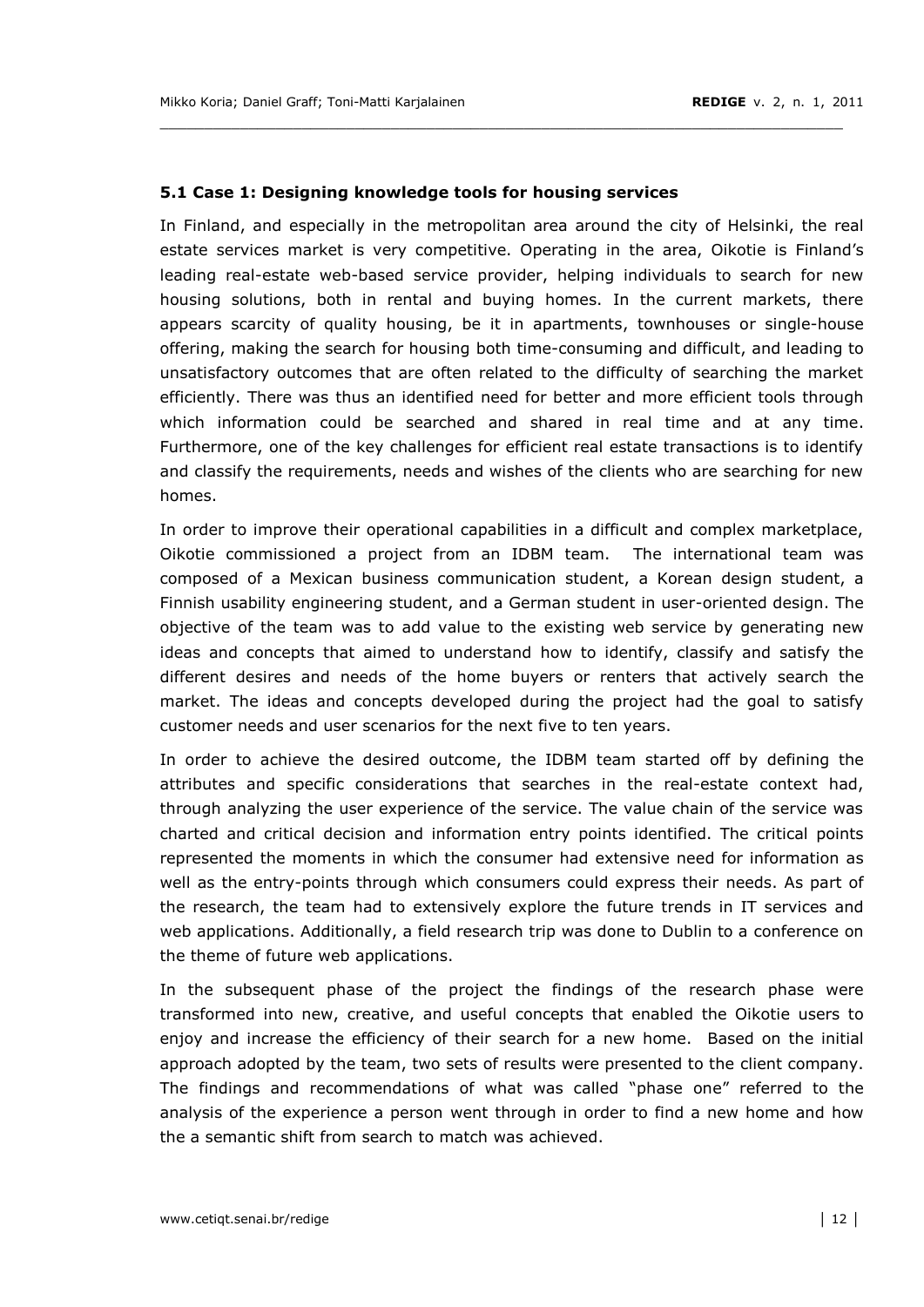Three substantial areas were established in relation to Oikotie's services that were denominated as early, direct, and late phase. The early phase included steps before the Oikotie experience, while the late phase includes steps after the same. The main efforts of the project focused on the direct phase, and three conceptual applications were identified that were seen to enhance the user experience.

The first concept was called "Incoming offers" and it took the shape of a desktop application. The second concept was "Expressing wishes" which was an application that allowed a visual way to search and receive information through a narrative. And the final concept presented was named "Learning from others"; this was a prototype of an intelligent service that changes the visual appearance and behaviour of the website depending on the user necessities. Overall the project made extensive use of design tools and methods from the usability domain, applied into a service design context.

#### 5.2 Case 2: Designing caring environments for Asian passengers

Due to its favorable placement, Helsinki, the capital of Finland, is a natural hub for air traffic between Asia and northern Europe. Over the last decade or so, the airport had evolved into a major transit point for both European and Asian passengers. The strategic approach of the national carrier, Finnair, has been to invest in the Asian traffic, and the airport authority, Finnavia, supports this "Via Helsinki" promotion through development of their facilities and services. The competition is tough in the airline industry, and both Finnavia and Finnair are constantly examining possibilities to improve their business offering and services in order to keep ahead of the competition. While the airplanes and offered services, together with the communication and promotion material, are the key design intervention elements of the airline, the airport facility design, passenger flow and service offering are the central areas of concern for the management of the airport. Over the years, the authority has developed the Helsinki airport to become one of the leading airports in Europe, winning several awards.

However, even though the current airport facilities were state-of-the-art, both technically and in terms of visual and interior design, the authority had a specific concern about the rising number of passengers that are coming in from Asia for the first time: What is the first impression that they have of the airport and the Via Helsinki concept, and how could it be tailored to suit the needs to the rising number of new passengers? The benchmarks were serious, including the brand new airports that have been built in the last decade in cities such as Hong Kong, Beijing, Shanghai, and Seoul; all of which are to a very high standard both in terms of visual and spatial design, not to mention functionality and overall grand scale. What are the motives why the Asian travelers would specifically choose Helsinki as the hub on their next trip?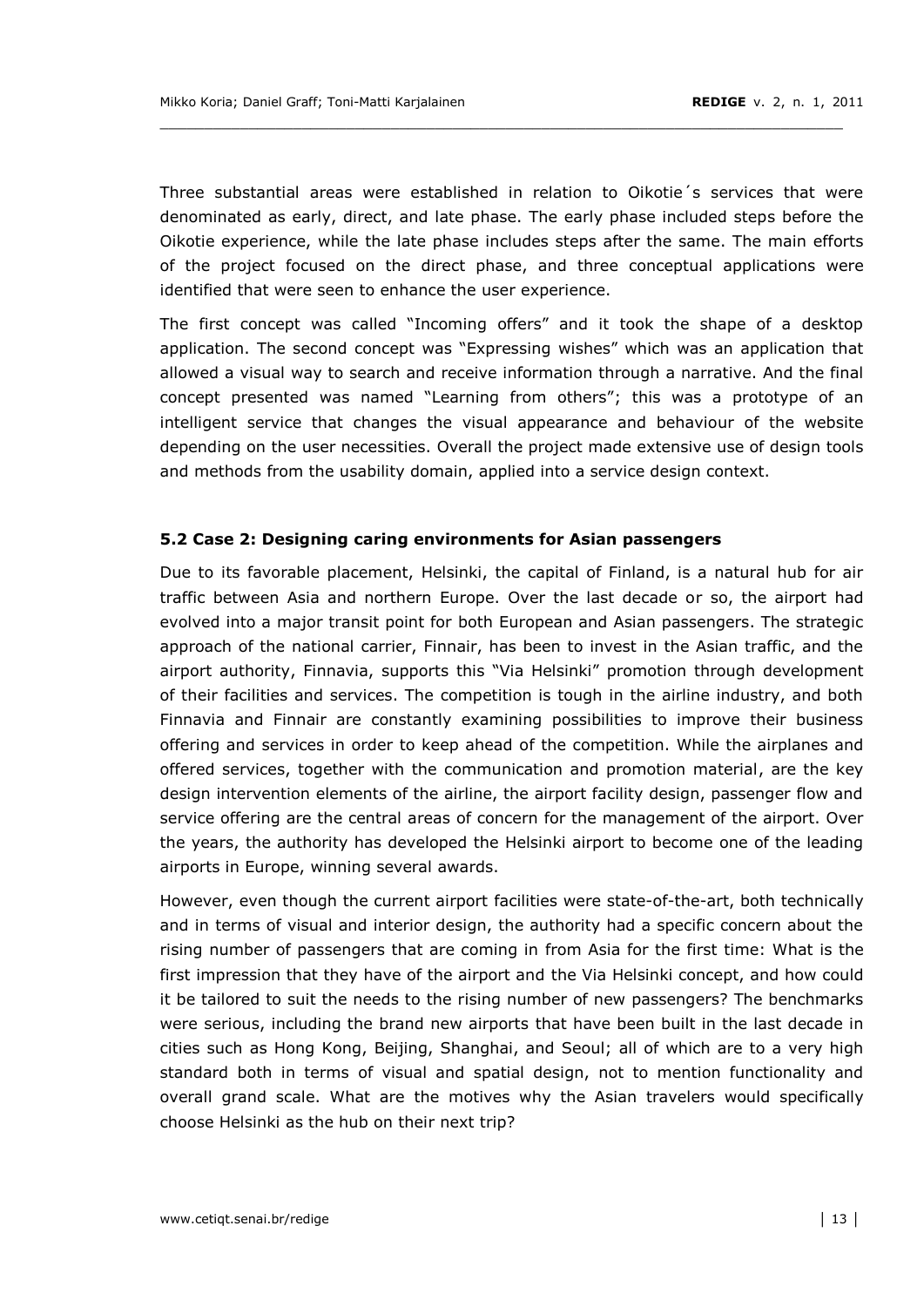In order to accommodate the rising number of passengers travelling through the hub an extension of the airport was commissioned and became operational in 2009. While the authority had done their homework well in terms of the existing passengers, the knowledge of the preferences of the future customers was not fully developed. The construction plans had included traveler friendly designs such as multi-language signage and orientation as standard practice. But the plans were still somewhat open: What are the features that would be specifically attractive and memorable to new Asian customers? What about the special service offering? Which services would the Asians find useful and value adding? How would the airport differentiate itself from other high standard air hubs in Europe and elsewhere?

\_\_\_\_\_\_\_\_\_\_\_\_\_\_\_\_\_\_\_\_\_\_\_\_\_\_\_\_\_\_\_\_\_\_\_\_\_\_\_\_\_\_\_\_\_\_\_\_\_\_\_\_\_\_\_\_\_\_\_\_\_\_\_\_\_\_\_\_\_\_\_\_\_\_\_\_\_

Towards the end of the construction period, Finnavia commissioned a group of IDBM students to study the preferences of the Asian travelers. A team was set up, composed of a Japanese design student, a Chinese business student, a British business student and a Finnish architectural student. Their research began with an analysis of the airport operations, passenger flow and experience, and the extension plans of the airport. They examined the service design and offering targeted towards the Asian passengers. The team also made a study trip abroad to benchmark the offering and services of six airports in Asia feeding passengers to Helsinki. Through mystery shopping, design probes, participatory observation and interviews of their co-passengers, the team built up an understanding of a portfolio of new opportunities to profile the service delivery of the Helsinki hub. Through close contact with the airport authority, these ideas were discussed in bi-weekly and monthly meetings, and a series of proposals for interventions were made to enhance the service delivery of the airport, particularly concerning the new extension of the airport catering for the Asian passengers. The proposals included icebars, relaxation areas, internet connections, power outlets, charging stations, self-photo kiosk, design goods outlet, food and beverage outlets, and tobacco and smoking venues with distinct flavor, to name a few.

The airport authority publicized the project widely, and implemented a range of proposals in the first six months after the opening of the new terminal. The use of a series of environmental design tools and business planning methods in the iterative, abductive development process gave way to experiment with various possible solutions before the final intervention was decided upon. The multidisciplinary and multicultural backgrounds of the team (together with their wide range of language abilities) significantly enabled collaborative work done both within the team and between the authority and the team, and made it possible to make sense of this development challenge of wicked nature.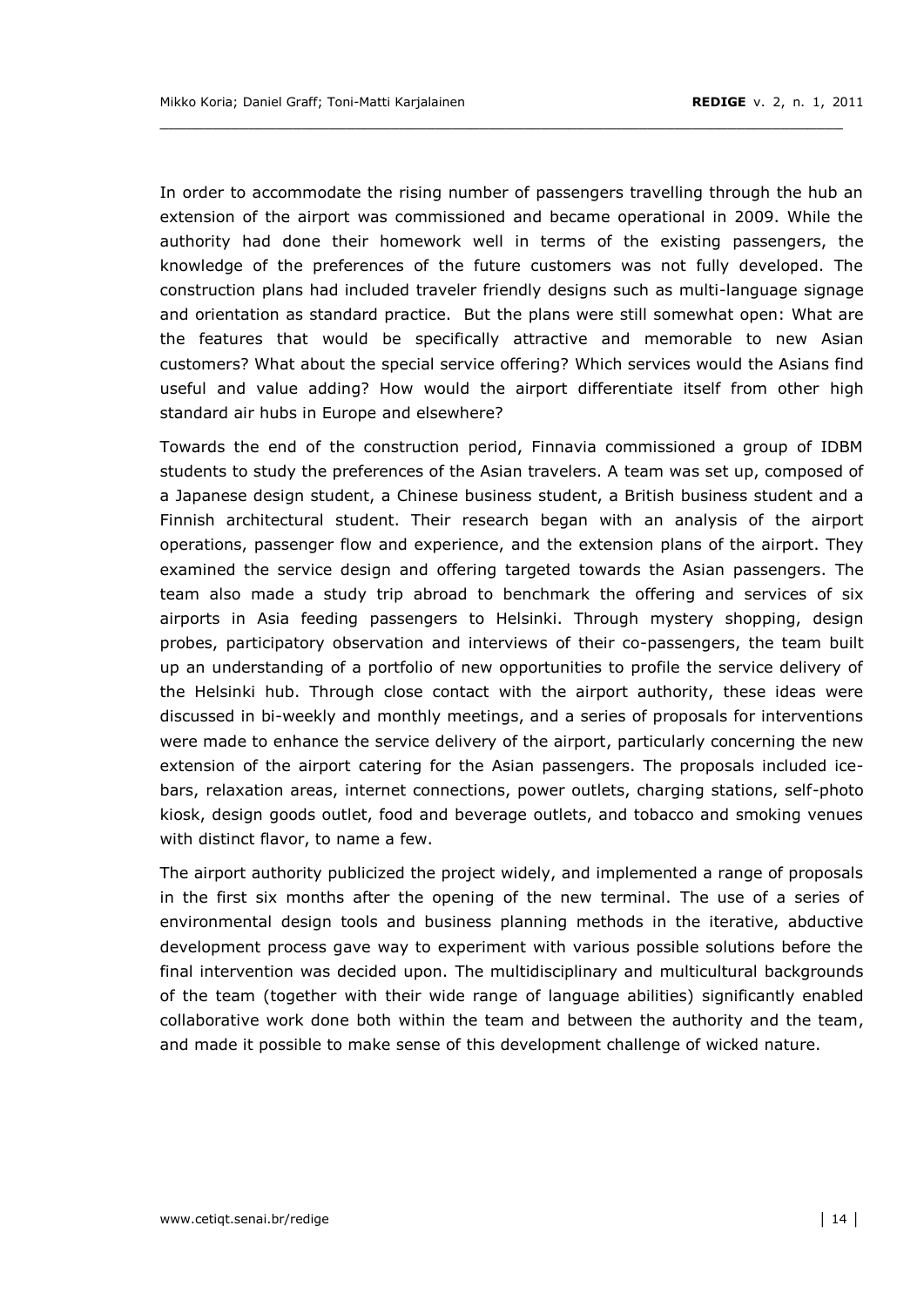## 5.3 Case 3: Designing win-win ICT partnerships<sup>2</sup>

Information and communication technology (ICT) plays an important role in the sustainable development of growing economies. As Finland has extensive expertise in this area, the sector is a natural choice for supporting an economy such as Vietnam to reach the target of being a middle-class country by the year 2020. The project developed new ways of designing small-scale but big impact business development projects, which create new linkages between actors and increases knowledge in the affected organizations.

\_\_\_\_\_\_\_\_\_\_\_\_\_\_\_\_\_\_\_\_\_\_\_\_\_\_\_\_\_\_\_\_\_\_\_\_\_\_\_\_\_\_\_\_\_\_\_\_\_\_\_\_\_\_\_\_\_\_\_\_\_\_\_\_\_\_\_\_\_\_\_\_\_\_\_\_\_

The multidisciplinary and cross-cultural collaboration between Finnish and Vietnamese teams aided an ongoing innovation partnership programme between Finland and Vietnam. A student team from Aalto University collaborated in a pilot project with students from the Hanoi University of Technology and researched challenges and barriers of Finnish-Vietnamese collaboration in the ICT sector. The overall objective was to develop sustainable business practices in Vietnam. The student group's industry project was defined to meet the requirements of the Finnish and the Vietnamese stakeholders. The task for the team was to come up with a concept that would benefit all three parties. The preparatory work in Finland was done in the fall of 2009, and the group travelled to Hanoi in January 2010.

While the assignment was originally open ended, after a quick analysis ICT-outsourcing from Finland to Vietnam was chosen as the focus of the project. A growth oriented and emerging Finnish player in this field was identified and chosen to be the case company of the research. In the fall it was also agreed with the Hanoi University of Technology (HUT) that a group of four Vietnamese students would join the project, making the practical field-work more fluent. The Vietnamese students booked around fifteen interviews for the first week of the field study, interviewing actors in the ICT-outsourcing to identify the barriers and challenges of such projects between Finland to Vietnam. Neither tangible implications of these interviews nor the final deliverable of the project were decided at this phase to stress the open-ended approach. This was in order to enable creative thinking and outcomes based on the actual needs identified in the interviews.

Already during the first day of interviews, it became clear that all interviewees, be it university professors or IT-outsourcing professionals, were interested in advancing networking between relevant actors. After the second day of interviews, the group decided that they would organize a seminar on the last day of the stay in Hanoi, and started making practical arrangements.

During the second week, the interview material was analyzed and a seminar was planned. The group had identified three areas with challenges to competencies, sales and

<sup>&</sup>lt;sup>2</sup> This short version of the case is based on a text by the team members Emma Storbacka, Lars Oehlandt, Mikko Kiiskilä, together with Mikko Koria, Aalto University.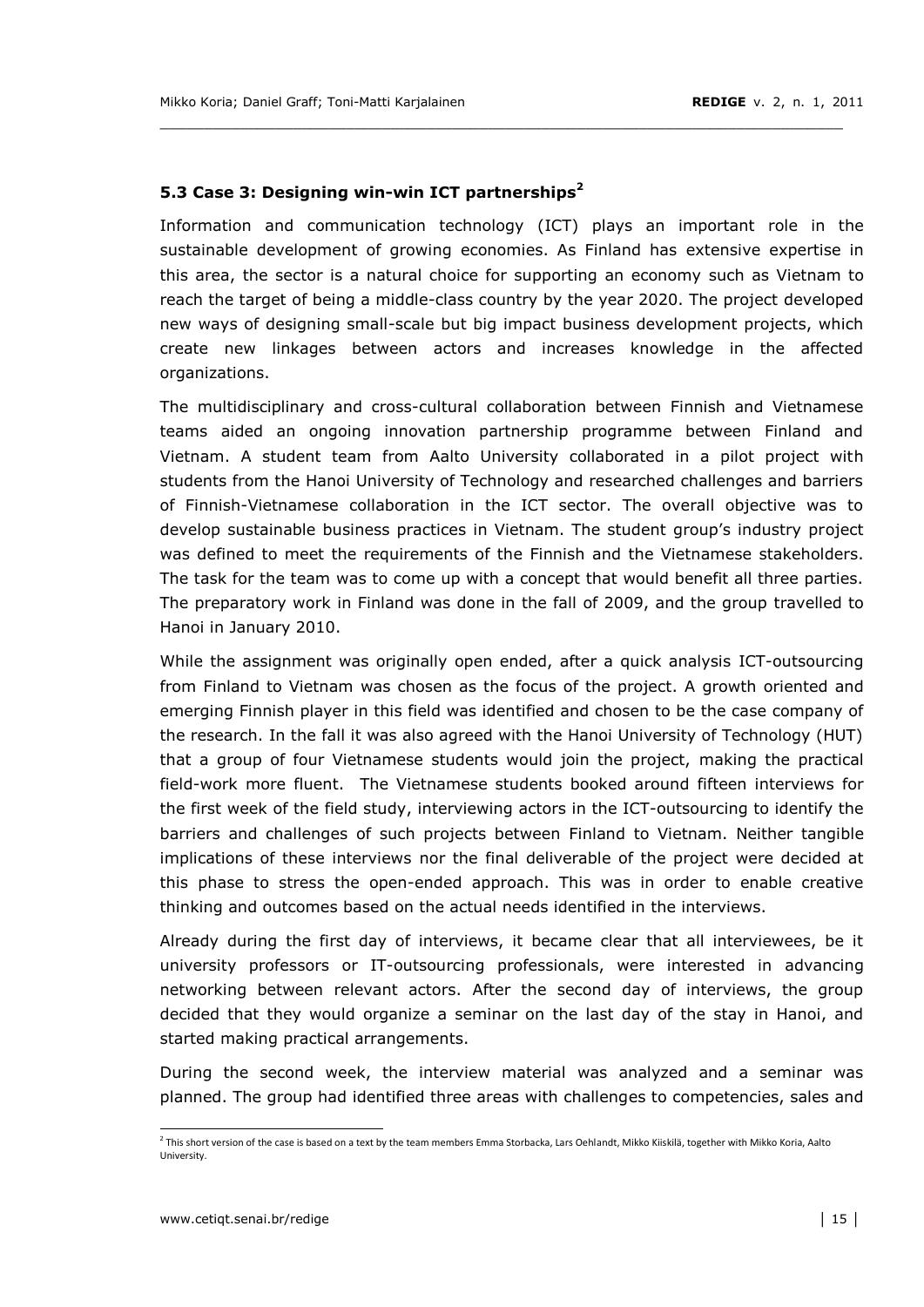collaboration. The seminar involved and open discussion where company representatives, students and professors discussed barriers in collaboration. The open schedule enabled the group to make quick decisions and arrange a seminar in only a few days, supported by a local institutional framework from the two participating universities and the Vietnamese!Government.

\_\_\_\_\_\_\_\_\_\_\_\_\_\_\_\_\_\_\_\_\_\_\_\_\_\_\_\_\_\_\_\_\_\_\_\_\_\_\_\_\_\_\_\_\_\_\_\_\_\_\_\_\_\_\_\_\_\_\_\_\_\_\_\_\_\_\_\_\_\_\_\_\_\_\_\_\_

The two teams collaborated tightly during the field trip; the Vietnamese team members had made the practical arrangements for the interviews, conducted in pairs of a Finnish and a Vietnamese team member. Based on the memos the students wrote from each interview, the value of working with cross-cultural teams became clear, as it allowed the teams to capture the knowledge in a more effective manner and to analyze it with more depth.

For the industry participants, this pilot project demonstrated the value of collaboration, linking together two industries from different countries, and identifying the obstacles of collaboration. Significant results were achieved by involving student teams from both countries in the context of innovative development projects.

For the Vietnamese companies involved in the research and attending the seminar, the main outcome was an improved knowledge level of the Finnish (and Nordic) business environment. The research in Vietnam clearly showed that corporate-university collaborations should be increased in the ICT sector, to better reflect the real needs of the industry upon the universities. The project provided valuable learning experiences for all participants on both the individual and group level.

## **6!Conclusions**

This paper examined how design thinking and abductive approaches could be applied to design education. The paper reviewed the key elements of design thinking  $-$  "Practices", "Cognitive Approaches" and "Mindset" -with the aim of providing a basic conceptual approach for learning design thinking in higher education. Furthermore, the paper reviewed three cases studies in master's degree level education within the International Design Business Management program of the Aalto University, suggesting that educating future design professionals in collaborative work through extensive real-life business projects creates abilities that are needed in design thinking.

Through dissecting the latest thinking, the paper argued that high end educational activity forcibly needs to consider the abilities related to collaborative work and multidisciplinarity as key issues. In the past fifteen years, IDBM program has educated managers for the global design intensive business field, using problem and practice based learning methods in academic year long industry projects and intensive coursework.!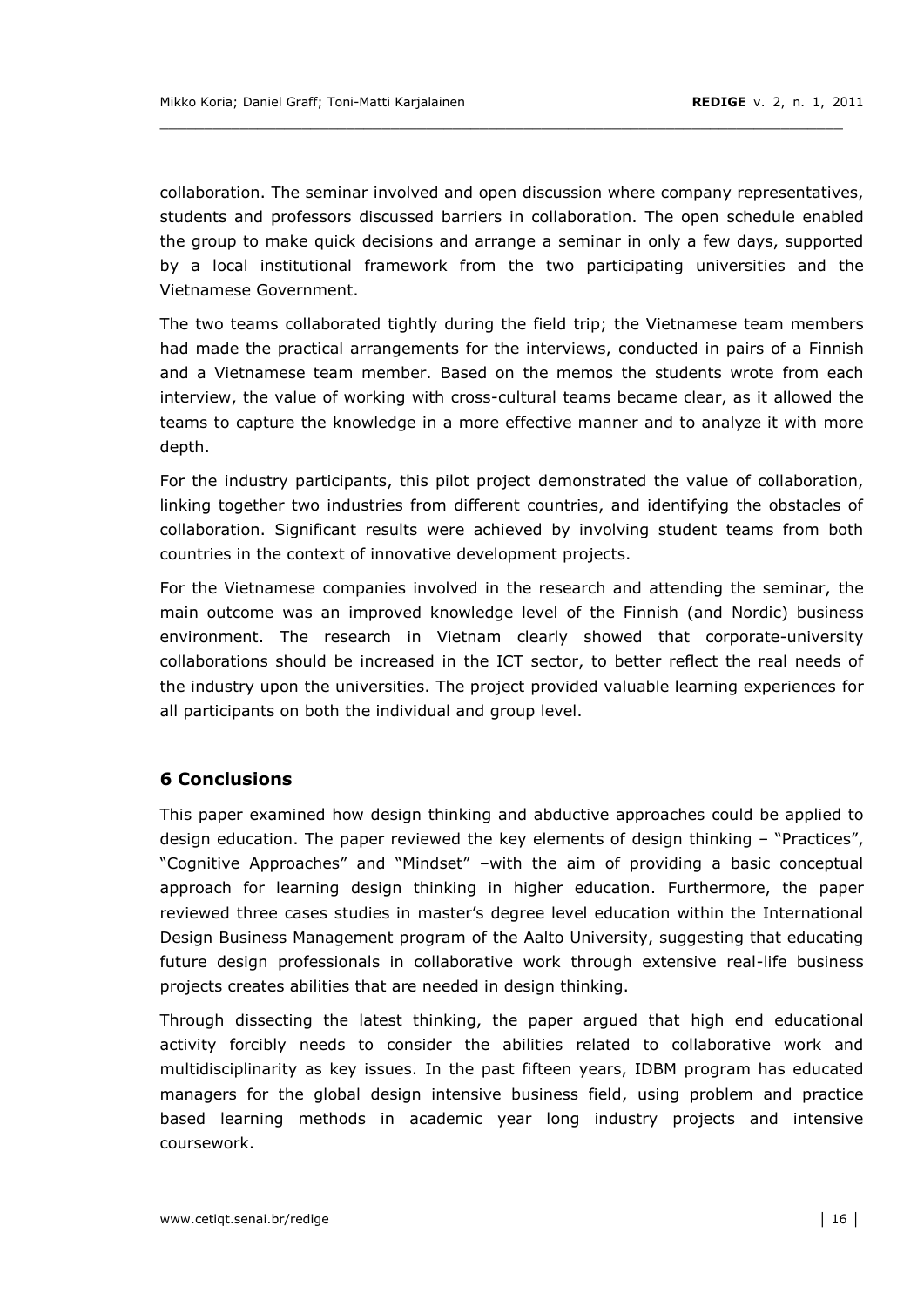In the light of the successful projects reported in this paper, it seems evident that engaging students in cross-cultural teamwork through short-term innovative development projects can help stakeholder organizations to benefit from new and fresh ideas and thinking, and to gain new insights that help to build up novel, innovative practice. The key to success is a multi-way partnering between local and international universities, business enterprises and public sector stakeholders, not forgetting the unique and valuable insights that individuals involved gain from their involvement in many ways and on multiple levels. The collaborative work in the cases underpins design thinking. The careful design of the intervention and of the collaborative effort and its modelling was essential to the success of the projects.

\_\_\_\_\_\_\_\_\_\_\_\_\_\_\_\_\_\_\_\_\_\_\_\_\_\_\_\_\_\_\_\_\_\_\_\_\_\_\_\_\_\_\_\_\_\_\_\_\_\_\_\_\_\_\_\_\_\_\_\_\_\_\_\_\_\_\_\_\_\_\_\_\_\_\_\_\_

The IDBM experience demonstrates that bringing different professionals together within an educational program creates success in collaborative work and multidisplinarity (and thus potential to create innovation), already before future professionals enter the job market. This can significantly cut down the formative period of high-end professionals from the lengthy decade it traditionally takes. Graduates from IDBM already possess the basic systemic skills and design thinking abilities that are needed in highly ambiguous business settings when they enter the job market.

As firms look for new competitive edges in the global competition, design thinking, and design methods emerge as a significant opportunity to enhance the value that enterprises create. This implies that one has to manage cross-functional and sometimes also cross-cultural teams effectively, creating innovation and value creatively from new products, services and customer interfaces. Future effective multidisciplinary professionals (designers, engineers, and business) need to be introduced as early as possible to the mindsets of other future professionals, but only when they already have a professional profile and an internalized knowledge base. This implies that truly effective academic programs that aim to enable learning in multidisciplinarity, collaborative work and design thinking must operate in the postgraduate level (master's or even wide professional diplomas), as IDBM does. Programs of this nature tend to require significant investments in time, industrial relations and faculty, as much of the teaching is done in small groups, within very intensive and demanding contexts. That being said, programs like IDBM enable maintaining the leading innovation economies in the world, through creation of superb capabilities to manage highly ambiguous global initiatives. Without these abilities, societies would find it difficult to maintain their levels of social development and human well-being where they are.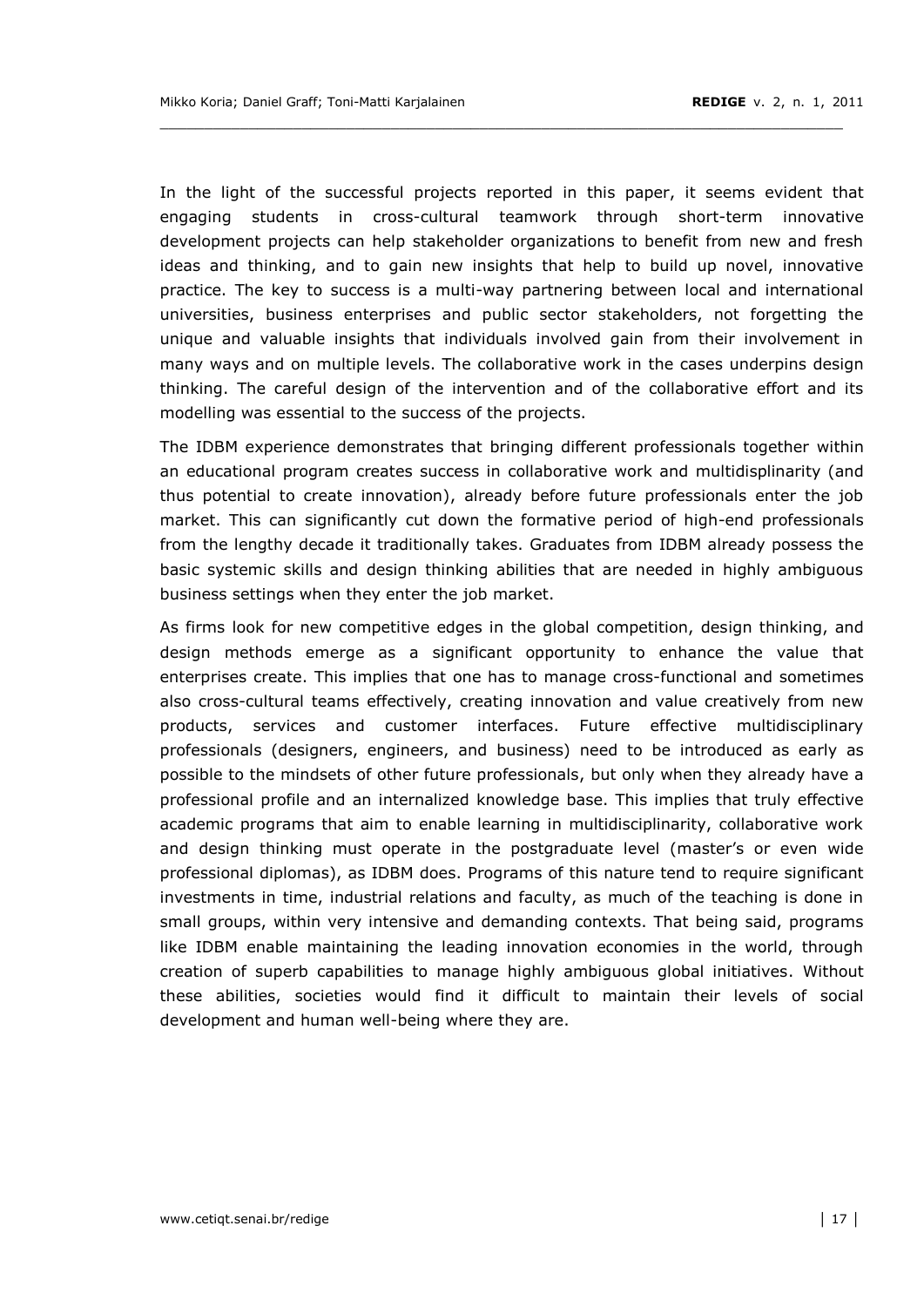#### **7!References**

ALLEN, D.; YOUNG, M. From tour quide to teacher: deepening cross-cultural competence through international experience-based education. Journal of Management Education, v. 21, n. 2, p, 168-189, 1997.

\_\_\_\_\_\_\_\_\_\_\_\_\_\_\_\_\_\_\_\_\_\_\_\_\_\_\_\_\_\_\_\_\_\_\_\_\_\_\_\_\_\_\_\_\_\_\_\_\_\_\_\_\_\_\_\_\_\_\_\_\_\_\_\_\_\_\_\_\_\_\_\_\_\_\_\_\_

BANTEL, K. A. Strategic clarity in banking: role of top management-team demography. **Psychological Reports**, v. 73, n. 2, p. 1187-1201, 1993.

BANTEL, K. A.; JACKSON, S. E. Top management and innovations in banking: does the demography of the top team make a difference? **Strategic Management Journal**, v. 10, p. 107-124, 1989. Special issue: Strategic Leaders and Leadership.

BECKMAN, S. L.: BARRY, M. Innovation as a learning process: Embedding design thinking. **California Management Review**, v. 50, n. 1, p. 25-56, 2007.

BOLAND, R. J.; COLLOPY, F. Design matters for management. In: \_\_\_ (Ed.). Managing as designing. Stanford: Stanford University Press, 2004. p. 3-18.

BORJA DE MOZOTA, B. Strategic view of design in business. In: KARJALAINEN, T.; KORIA, M.; SALIMÄKI, M. (Ed.). **IDBM Papers.** Helsinki: Aalto, 2011. v. 1, p. 40-49.

BOOTH SWEENEY, L.; STERMAN, J. D. Bathtub dynamics: initial results of a systems thinking inventory. **System Dynamics Review**, v. 16, n. 4, p. 249-286, 2000.

BROWN, T. Design thinking. **Harvard Business Review**, v. 86, n. 6, p. 84-92, 2008.

BROWN, T. **Change by design**. New York, NY: HarperCollins, 2009.

BUCHANAN, R. Wicked problems in design thinking. Design Issues, v. 8, n. 2, p. 5-21, 1992.

BUNDERSON, J. S.; SUTCLIFFE, K. M. Comparing alternative conceptualizations of functional diversity in management teams: process and performance effects. **Academy of Management Journal**, v. 45, n. 5, p. 875-893, 2002.

CARR, S. D.; HALLIDAY, A.; KING, A. C.; LIEDTKA, J.; LOCKWOOD, T. The influence of design thinking in business: some preliminary observations. Design Management Review, v. 21, n. 3, p. 58-63, 2010.

CLARK, K.; SMITH, R. Unleashing the power of design thinking. Design Management Review, v. 19, n. 3, p. 8-15, 2008.

DAHLIN, K. B.; WEINGART, L. R.; HINDS, P. J. Team diversity and information use. Academy of **Management Journal**, v. 48, n. 6, p. 1107-1123, 2005.

DEW, N. Abduction: a pre-condition for the intelligent design of strategy. Journal of Business **Strategy**, v. 28, n. 4, p. 38-45, 2007.

DOUGLAS, M. A.; STRUTTON, D. Going "purple": can military jointness principles provide a key to more successful integration at the marketing-manufacturing interface? **Business Horizons**, v. 52, n. 3, p. 251-263, 2009.

DREWS, C. Unleashing the full potential of design thinking as a business method. Design **Management Review**, v. 20, n. 3, p. 39-44, 2009.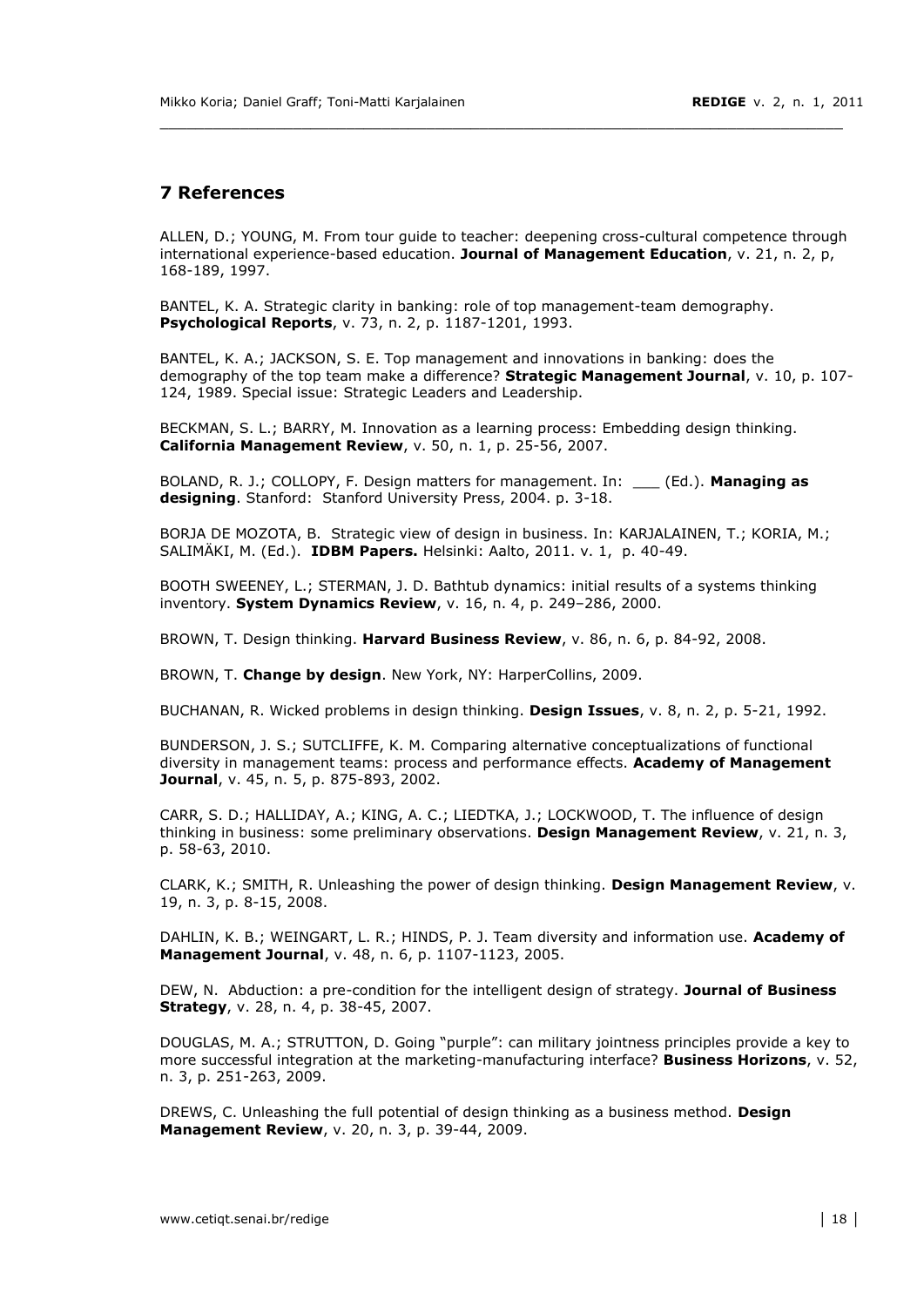DUNNE, D.; MARTIN, R. Design thinking and how it will change management education: an interview and discussion. **Academy of Management Learning and Education**, v. 5, n. 4, p. 512-523, 2006.

\_\_\_\_\_\_\_\_\_\_\_\_\_\_\_\_\_\_\_\_\_\_\_\_\_\_\_\_\_\_\_\_\_\_\_\_\_\_\_\_\_\_\_\_\_\_\_\_\_\_\_\_\_\_\_\_\_\_\_\_\_\_\_\_\_\_\_\_\_\_\_\_\_\_\_\_\_

EDELSON D. C.; REISER B. J. Making authentic practice accessible to learners. Design challenges and strategies. In: SAWYER, Keith R. (Ed.). **The Cambridge handbook of the learning** sciences. Cambridge: Cambridge University Press, 2006. p. 335-354.

FRASER, H. M. The practice of breakthrough strategies by design. Journal of Business Strategy, v. 28, n. 4, p. 66-74, 2007.

FRASER, H. M. Designing business: new models for success. Design Management Review, v. 20, n. 2, p. 56-65, 2009.

GLOPPEN, J. Perspectives on design leadership and design thinking and how they relate to European service industries**. Design Management Journal**, v. 4, n. 1, p. 33-47, 2009.

HASSI, L.; LAAKSO, M. Making sense of design thinking. In: KARJALAINEN, T.; KORIA, M.; SALIMÄKI, M. (Ed.). **IDBM Papers.** Helsinki: Aalto, 2011. v. 1, p. 50-62.

HOLLOWAY, M. How tangible is your strategy? How design thinking can turn your strategy into reality. Journal of Business Strategy, v. 30, n. 2, p. 50-56, 2009.

JUNGINGER, S. Learning to design: giving purpose to heart, hand and mind. Journal of Business **Strategy**, v. 28, n. 4, p. 59-65, 2007.

KAO, J. Tapping the world's innovation hot spots. Harvard Business Review, Mar. 2009.

LAVE, J.; WENGER, E. Situated learning: legitimate peripheral participation. New York: Cambridge University Press, 1991.

LAWSON, B. How designers think. The design process demystified. Oxford: Architectural Press, 1980.

LOCKWOOD, T. Transition: how to become a more design-minded organization. Design **Management Review**, v. 20, n. 3, p. 29-37, 2009.

LOCKWOOD, T. (Ed.). Design thinking. Integrating innovation, customer experience, and brand value. New York, NY: Allworth Press, 2010.

MARTIN, R. The design of business. Boston: Harvard Business School Publishing, 2009.

MANNIX, E.: NEALE, M. A. What differences make a difference? The promise and reality of diverse teams in organizations. **Psychological Science in the Public Interest**, v. 6, n. 2, p. 31-55, 2005.

MINTZBERG, H. **Managers not MBA's**: a hard look at the soft practice of management development. Berrett-Koehler, 2004.

NAVARRO, P. Business schools: a study in Failure. **BusinessWeek Online,** p. 8, April 23 2008.

PORCINI, M. Your new design process is not enough - Hire design thinkers! Design Management **Review**, v. 20, n. 3, p. 6-8, 2009.

ROBINSON, K. Out of our minds. Learning to be creative. West Sussex: Capstone, 2001.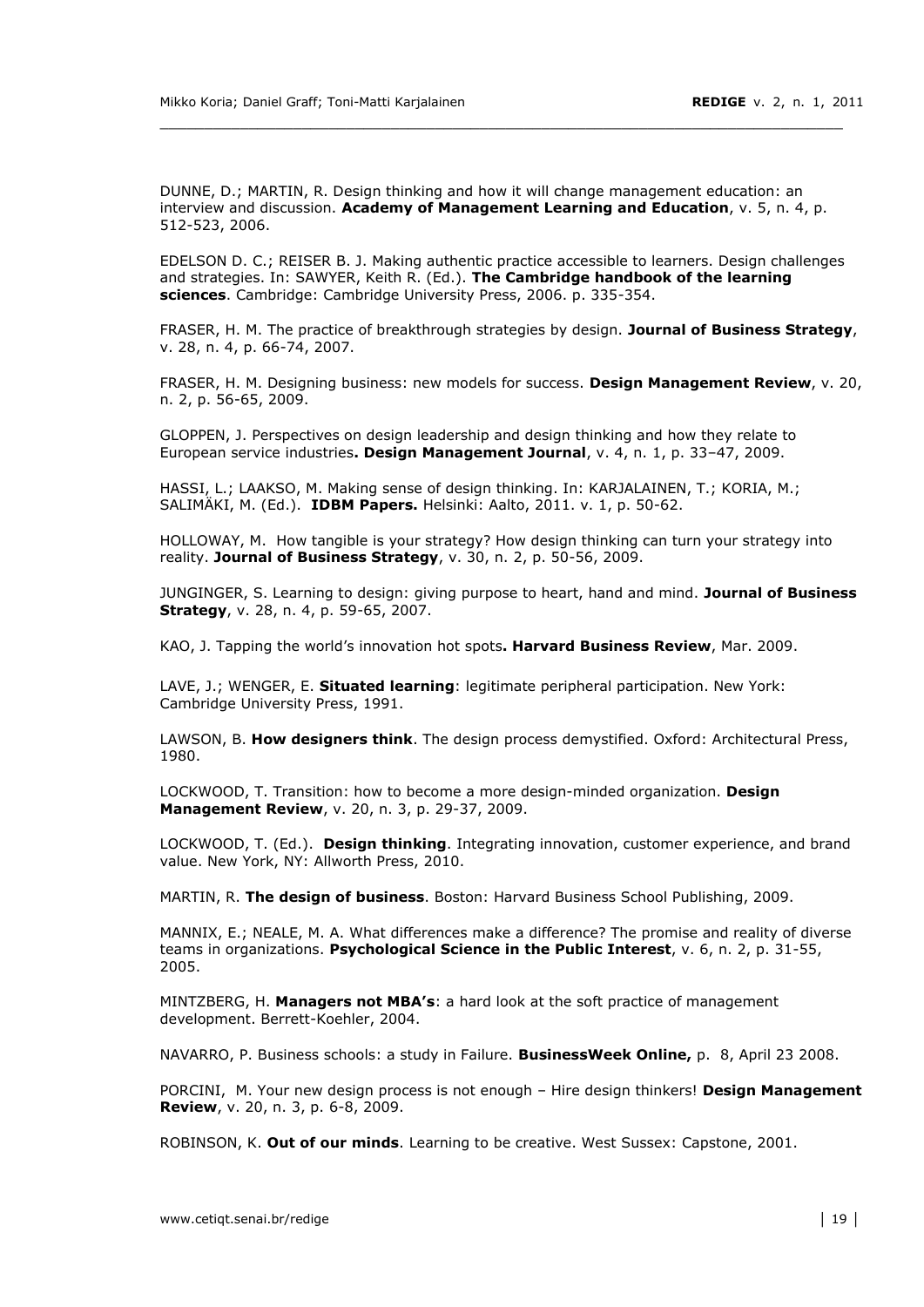RYLANDER, A. Design thinking as knowledge work: epistemological foundations and practical implications. Design Management Journal, v. 4, n. 1, p. 7-19, 2009.

\_\_\_\_\_\_\_\_\_\_\_\_\_\_\_\_\_\_\_\_\_\_\_\_\_\_\_\_\_\_\_\_\_\_\_\_\_\_\_\_\_\_\_\_\_\_\_\_\_\_\_\_\_\_\_\_\_\_\_\_\_\_\_\_\_\_\_\_\_\_\_\_\_\_\_\_\_

SANDERSON, G. Universities and knowledge: an international perspective. International **Education**, v. 5, n. 2, p. 1-2, 2001.

SATO, S. Beyond good: great innovations through design. Journal of Business Strategy, v. 30, n. 2, p. 40-49, 2009.

SATO, S.; LUCENTE, S.; MEYER, D.; MRAZEK, D. Design thinking to make organization change and development more responsive. Design Management Review, v. 21, n. 2, p. 44-52, 2010.

SAWYER, K. A. Creative teaching: collaborative discussion as disciplined improvisation. **Educational Researcher**, v. 33, n. 2, p. 12-20, 2004.

SAWYER, R. K. Educating for innovation. Thinking Skills and Creativity, 1, p. 41-48, 2006.

SCARDAMALIA, M.; BEREITER, C. Schools as knowledge building organizations. In: KEATING, D.; HERTZMAN, C. (Ed.). Today's children, tomorrow's society: the development health and wealth of nations. New York: Guilford, 1999. p. 274-289.

SCHOEMAKER, P. J. H. The future challenges of business: rethinking management education. **California Management Review**, v. 50, n. 3, p. 119-139, 2008.

SCHÖN, D. **The reflective practitioner**: how professionals think in action. London: Basic Books Inc., 1983.

TIEN, C. J.; CHU, S.T.; LIN, Y. P. The strategic points of problem-based learning. In: POIKELA, E.; POIKELA, S. (Ed). PBL in context: bridging work and education. Tampere: University Press, 2005. p. 117-134.

VON HIPPEL, E. Economies of product development by users: the impact of "sticky" local information. Management Science, v. 44, n. 5, p. 629-645, 1998.

WARD, A.: RUNCIE, E.: MORRIS, E. Embedding innovation: design thinking for small enterprises. **Journal of Business Strategy**, v. 30, n. 2, p. 78-84, 2009.

WEBBER, Ruth. Integrating work-based and academic learning in international and cross-cultural settings. **Journal of Education and Work**, v. 18, n. 4, p. 473-487, 2005.

WILLIAMS, R. J.; HOFFMAN, J. J.; LAMONT, B. T. Demography and diversity in organizations: a review of 40 years of research. In: STAW, B. M.; CUMMINGS, L. L. (Ed.). Research in **organizational behaviour.** Greenwich, CT: JAI Press, 1995. vol. 20, p. 77-140.

#### **Biographical!notes**

#### **Dr.!Mikko!Koria\***

After design & architecture studies at the Universidade de São Paulo, Brazil, Mikko Koria obtained the degrees of M.Sc. (Arch.) from the Helsinki